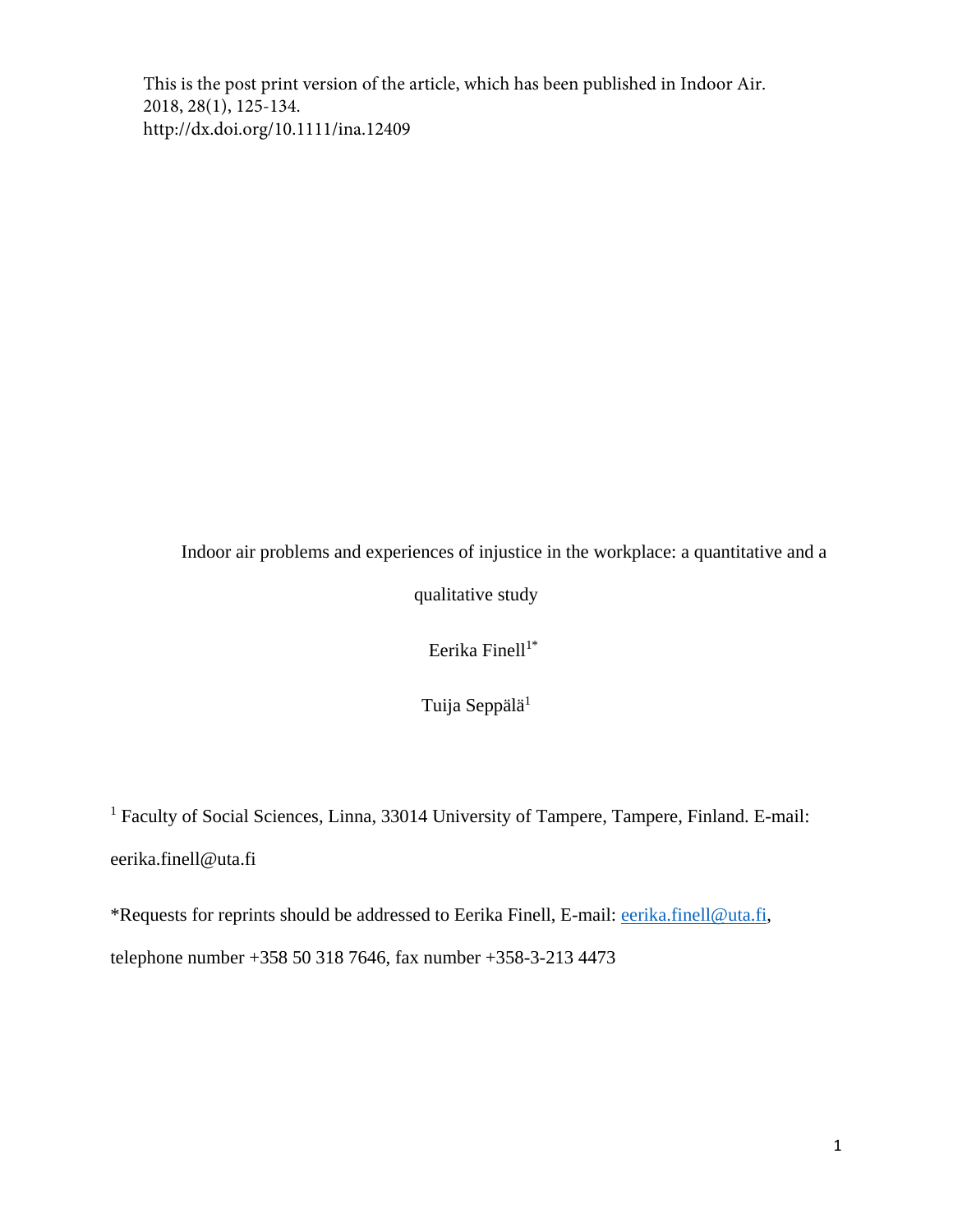#### **Abstract**

This paper explores subjective injustice experiences of individuals suffering from suspected or observed indoor air problems in their workplaces in two studies. We focus on injustice experiences because they influence how individuals cope with and recover from health problems. The first study reports associations between the perceived harmfulness of the indoor environment (i.e., mould/inadequate ventilation) and subjective injustice experiences in workplaces in a representative sample of Finnish working-aged people ( $N = 4633$ ). All together 37% of the respondents perceived their workplaces' indoor environments to be harmful. Multivariate logistic regression analyses revealed that the risks of reporting subjective injustice experiences (e.g., information, attitudes and remuneration) were significantly higher for those reporting harmful indoor environments compared to those who reported no such problems (OR 1.28−1.95 for different situations). The second study explored injustice experiences more closely by qualitatively analysing the content of 23 essays. These essays were written by people who suffered from suspected or observed indoor air problems in their workplaces. The respondents reported multidimensional experiences of injustice, which related to conflicts, and moral exclusions. Awareness of these psychosocial effects is important for the prevention of unnecessary escalation of psychosocial problems in workplaces with observed and suspected indoor air problems.

**Keywords**: indoor air quality; injustice; logistic regression; lived experience; occupational health; qualitative methods

**Practical implications:** The perception that a workplace's indoor air is harmful associates with injustice-experiences. Such injustice experiences are often multidimensional. Decision-making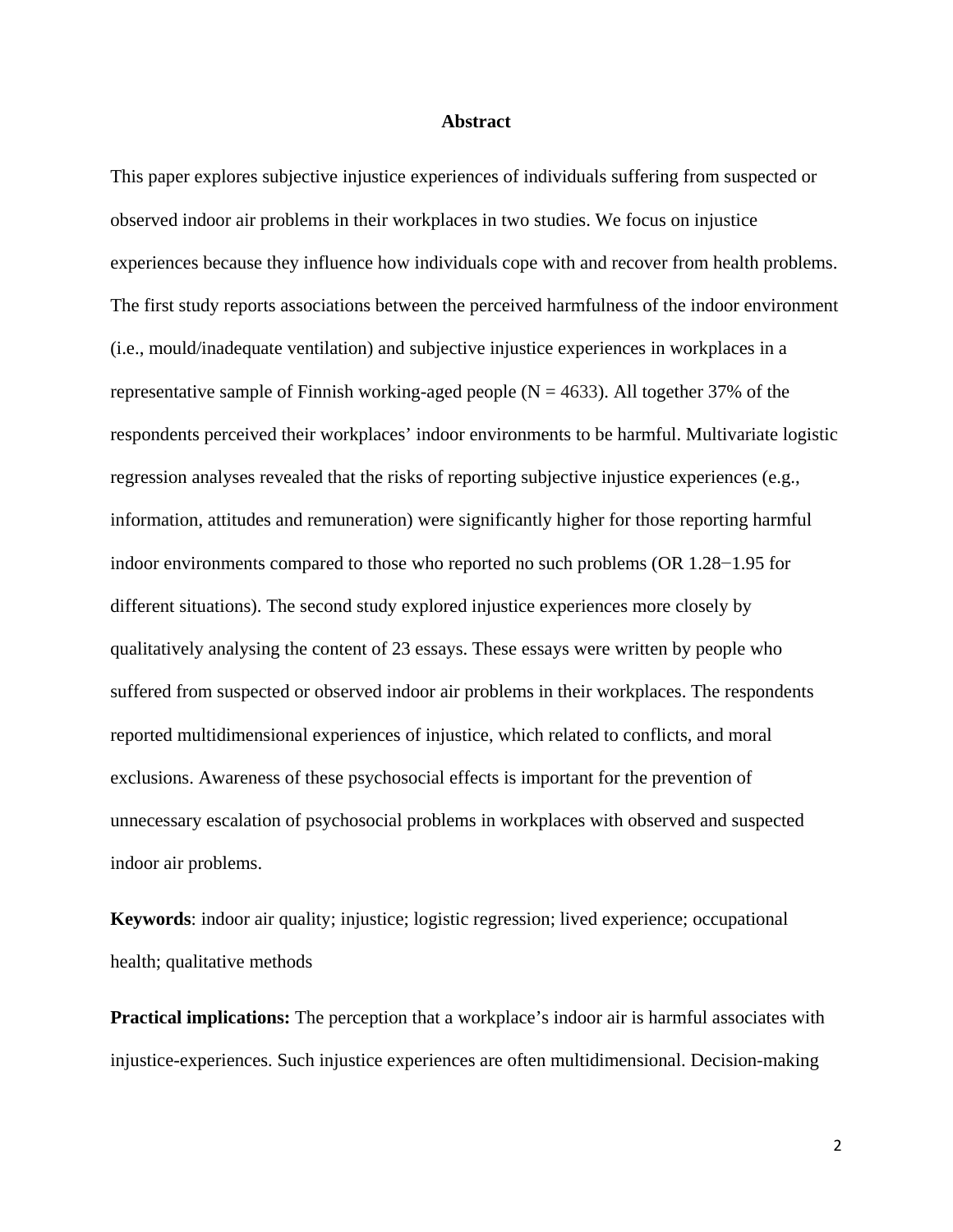and communication related to solving indoor air problems should be developed. More attention should be paid to people's social experience and meaning-making in such contexts.

#### **Introduction**

Indoor mould, dampness and chemicals pose serious risks to individuals' health and well-being in workplaces.<sup>1,2</sup> For example, mould was the most important factor in suspected and diagnosed occupational asthma cases in Finland in 2013. <sup>3</sup> Besides asthma, poor indoor air quality is associated with other respiratory and allergic effects, such as respiratory infections, bronchitis and allergic rhinitis. 4

Despite this growing evidence, the effect of poor indoor air quality on health remains contested, especially with respect to non-specific symptoms (e.g., headaches, fatigue, skin and eye irritation);<sup>5</sup> which are known to be associated not just with the indoor environment but with psychological and social factors, such as low social support and low control over work. <sup>6</sup> This paper posits that the contested nature of these health effects may lead employees attributing such health problems to the built environment in an insecure position. This can make them prone to evaluating decisions, practices and treatment from the perspective of (in)justice.<sup>7</sup> At the same time, these employees may also have a pronounced risk of being treated unfairly as previous research on medically unexplained symptoms has demonstrated.<sup>8</sup> In other words, suspected or observed indoor air problems could be a risk factor for experience of injustice in the workplace.

This exploratory study focuses on employees' subjective injustice experiences in such contexts. Studying injustice experiences is important because experienced injustice can deeply influence individuals' well-being and behaviour. For example, previous research has shown that experienced injustice strengthens the association between pain severity and depressive symptoms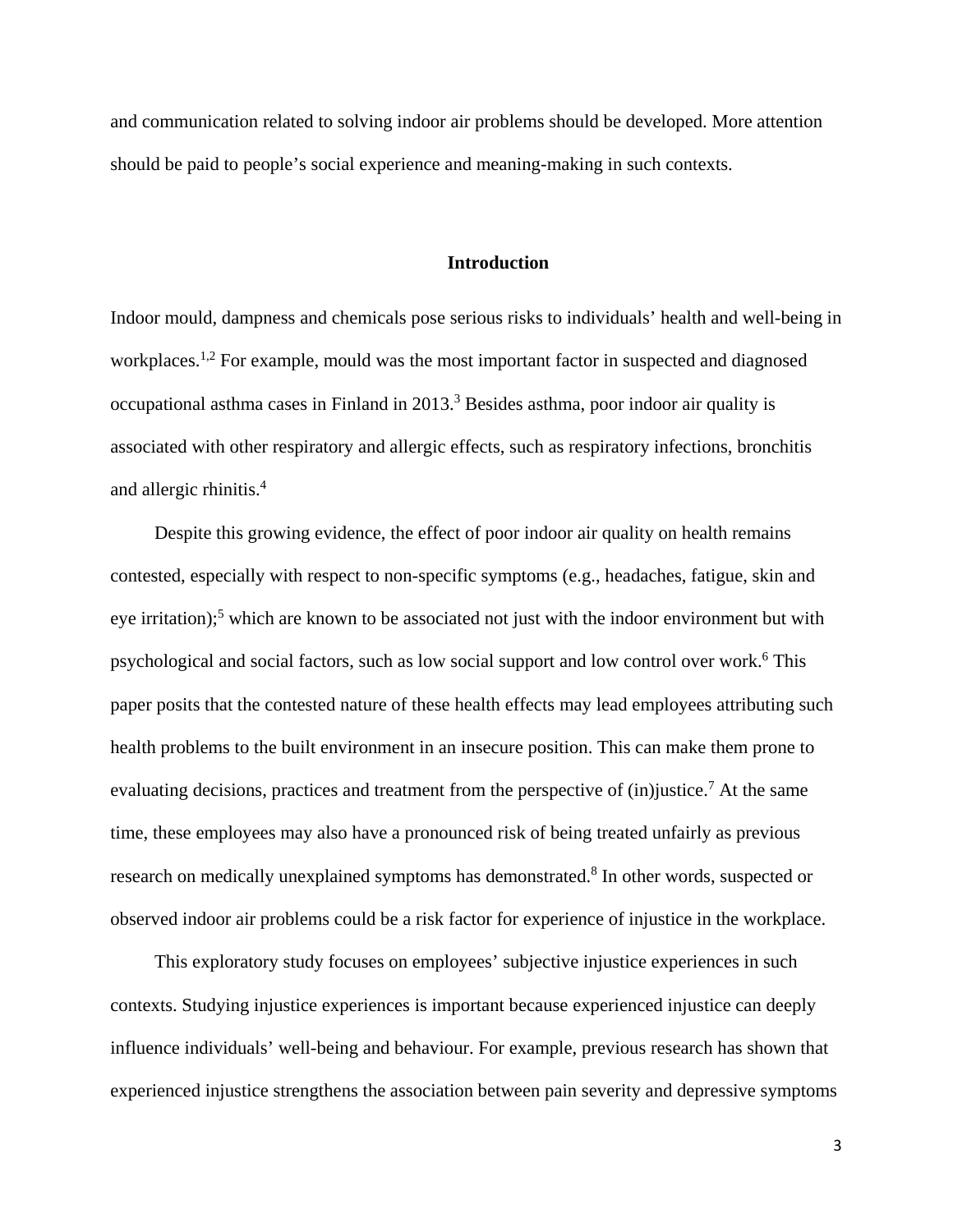and increases the risk of non-return to work. <sup>9</sup> Furthermore, such experiences influence employees' abilities to cope with and recover from various symptoms and injuries. <sup>10</sup>

The concept of 'injustice' is defined here as an individual experience that one is not treated fairly. The experience arises from the perception that specific justice rules have been violated (see Supplementary Material 3 for definitions  $1^{11}$  Organizational justice research has found that people evaluate and experience four different types of (in)justice: distributive, procedural, interpersonal and informational (in)justice. <sup>12</sup> *Distributive (in)justice* refers to the perceived (un)fairness of outcome distribution (e.g., rewards and work duties).<sup>13</sup> For example, people may perceive work distribution to be unfair if they perceive that the duties they receive are not in accordance with their performance. *Procedural (in)justice* refers to the perceived fairness of the decision-making process that leads to outcome distribution. <sup>14</sup> Procedures are perceived to be fair when the decision-making process offers people control over decisions that concern them (e.g., the process allows one to voice their opinion) and leads to a legitimate decision (e.g., decisionmaking is based on accurate and exact information). *Interpersonal (in)justice* refers to the quality of interpersonal treatment (e.g., a person is treated with respect),12 and *informational (in)justice*  focuses on the adequacy of explanations and the truthfulness of information offered during the decision-making process (e.g., justifications for the decision are offered).<sup>12</sup>

We examine two studies that explore subjective experiences of injustice in the context of suspected and observed indoor air problems in Finland. The first study quantitatively investigates the association between the perceived harmfulness of the indoor environment and the subjective experiences of injustice in the workplace. The second study explores more closely the quality of injustice experiences and the meanings people (who attribute their health problems to their workplace's indoor environment) attach to their injustice experiences. In the occupational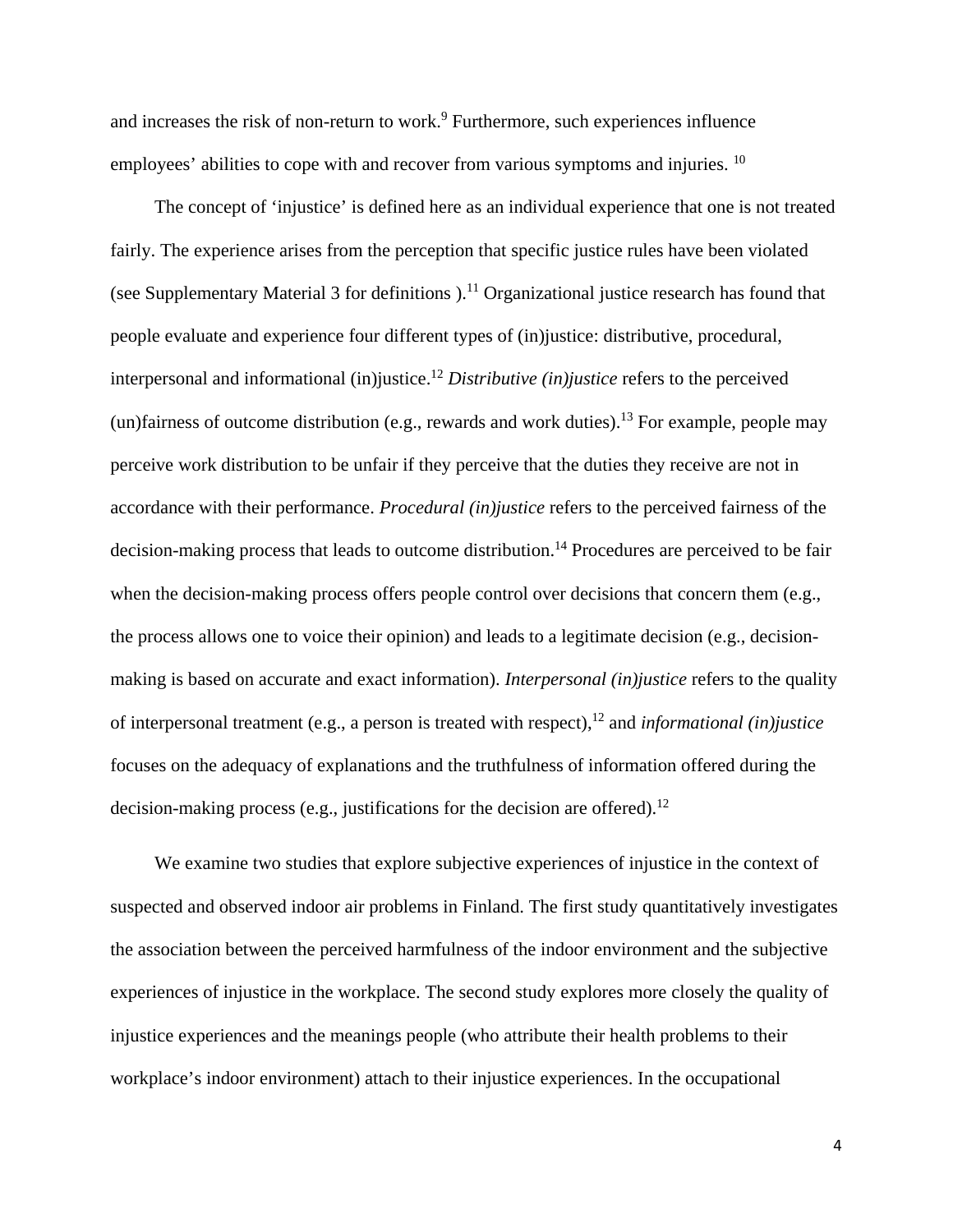medicine literature, qualitative methods have been highly recommended when a researcher is seeking to capture the meanings that people assign to their and others' actions and how they interpret and make sense of these meanings. 15,16

Given the prevalence of suspected and observed indoor air problems in workplaces,<sup>1</sup> this topic is highly important for various stakeholders, such as occupational health care professionals and other authorities, in order to prevent the accumulation of psychosocial problems in such contexts. 17

#### **Study 1**

# **Materials and methods**

#### **Data and participants**

The data was obtained from the Quality of Work Life Survey that Statistics Finland has conducted since 1977. 18,19 The survey aims to provide information about the work lives of citizens for political decision-making purposes. This study uses the latest survey data collected in year 2013. The representative sample size was 7000 wage and salary earners. From this sample, 4876 individuals were interviewed face-to-face with a response rate of 69%.<sup>19</sup> Respondents who reported that they were not currently working or had an unknown status  $(N=238)$  were excluded from the final analysis. Furthermore, five respondents who had missing values in all the outcome variables were deleted. The final data consisted of 4633 respondents.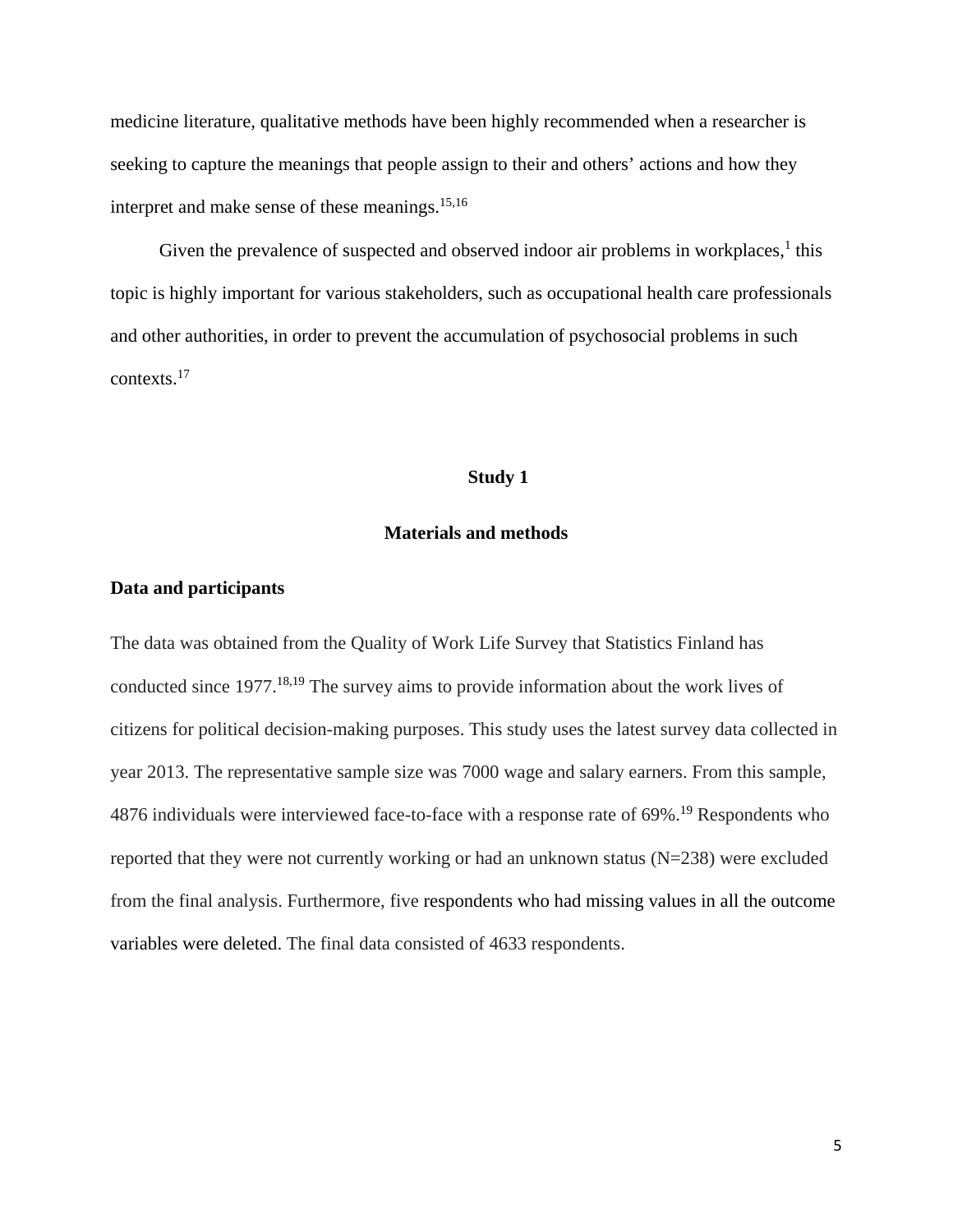## **Measures**

#### *Outcome variables*

The respondents' *subjective injustice experiences* were measured by nine questions that asked whether the respondents had been subjected to unequal treatment or discrimination at their present workplaces within the last five years. This discrimination could have happened, for example, at the time of hiring or appointment, during remuneration or in gaining appreciation (see Table 1).<sup>19</sup> The response scale is as follows:  $0 =$  no and  $1 =$  yes.

# *Predictor*

Two questions measured the degree to which the respondents perceived their workplaces' indoor environments to be harmful (i.e., *IE-harm*). The first question asked whether there were adverse factors in the work environment. In order to keep the design simple enough, this study focuses only on two specific adverse factors: a) inadequate ventilation and b) mould in the work environment. The second question asked about the degree to which these adverse factors were strains which affected the respondent at work. The original scale in the questionnaire varied between 1 (very much) and 5 (not at all). The value 0 indicated that there was no such factor in the work environment. The items were recoded so that a value of 0 meant that there was neither inadequate ventilation nor mould in the work environment or neither of them was considered to be a strain (values 0 and 5 in the original scales). A value of 1 meant that only inadequate ventilation was perceived as a strain to some degree (values from 1 to 4 in the original scale). Respectively, a value of 2 meant that mould or both mould and inadequate ventilation were perceived to be a strain.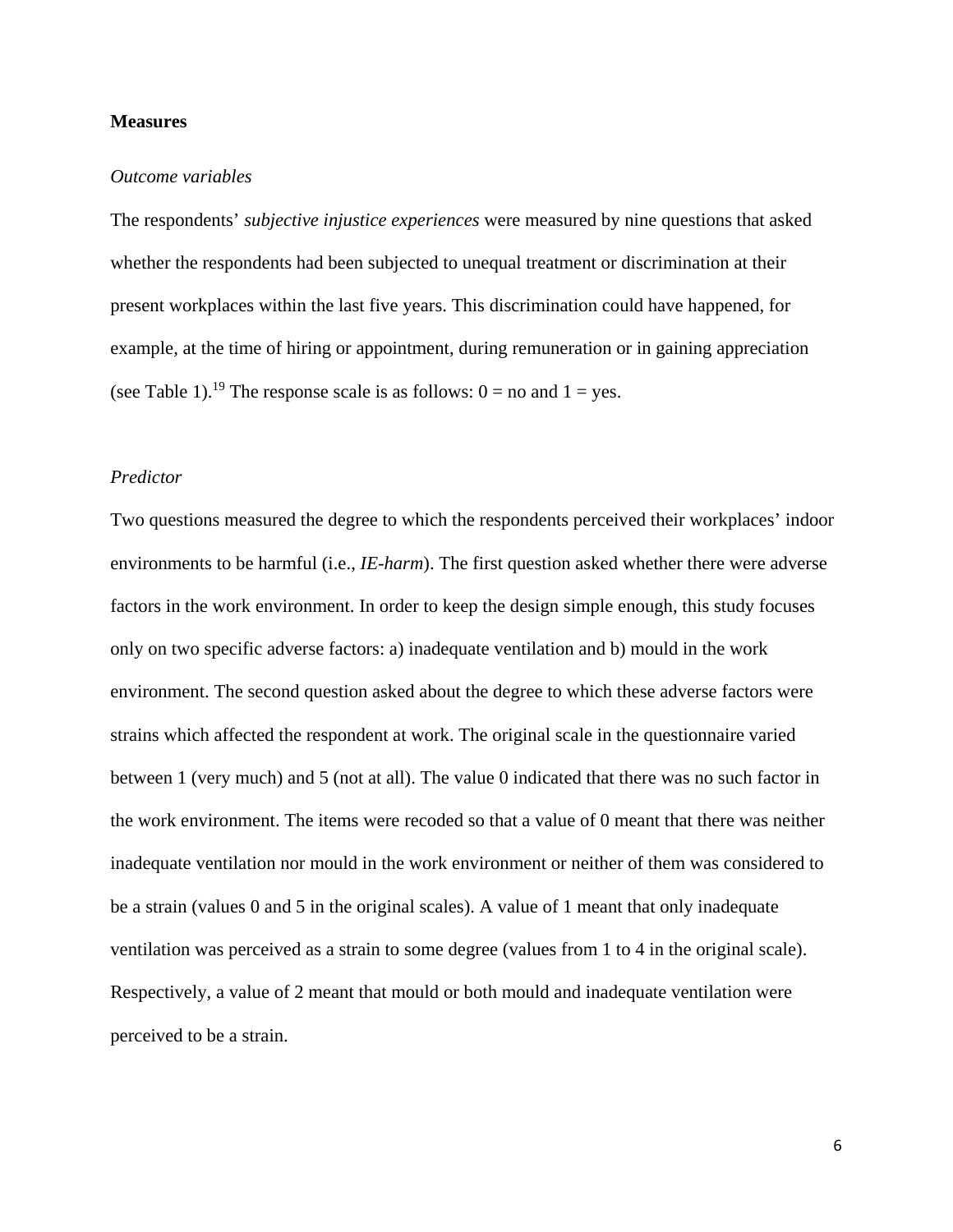## *Background variables*

The background variables included *gender*  $(0 = male, 1 = female)$ , *age*, *ethnic background*  $(0 =$ one or both parents born in Finland, 1 = both parents born outside of Finland), *socioeconomic group*  $(0 =$  upper white-collar employee,  $1 =$  lower white-collar employee,  $2 =$  blue-collar worker) and *perceived health*  $(0 = good, 1 = fairly good, 2 = moderate to poor)$ .

Furthermore, we controlled for the respondents' *satisfaction with the job's content*, which was measured by one item ('If you think about various aspects of your work, how satisfied are you with the following: Contents of your job tasks';  $1 = \text{very satisfied}$  to  $5 = \text{very dissatisfied}$ ). We also controlled for the respondents' *perceived control* over their job tasks using six items (e.g., 'Are you able to influence… a) the contents of tasks or b) the order in which you do your tasks?;  $1 = a$  lot to  $4 =$  not at all; see Sutela and Lehto, 2014. <sup>19</sup> We calculated a mean rating for these six items. If the respondent answered less than four items, the score was not calculated. The Cronbach alpha was 0.81.

We also controlled for the type of *employment relationship*  $(0 =$  valid until further notice, 1 = fixed term), perceived *financial position of the workplace* (1 = completely stable and secure to 4 = very insecure) and the *number of organisational change in the workplace.* The latter was measured by five items that asked whether there had been or were going to be any major changes in the workplace (e.g., in upper management or ownership).<sup>18</sup> The items were recoded so that a value of 0 indicated no change and a value of 1 indicated change. The recoded items were then summed and higher values were determined to indicate more change in the workplace. Finally, we controlled for the *size of the workplace*  $(0 = 1 - 9$  employees,  $1 = 10 - 49$  employees,  $2 = 50 - 19$ 249 employees and  $3 = 250$  or more employees).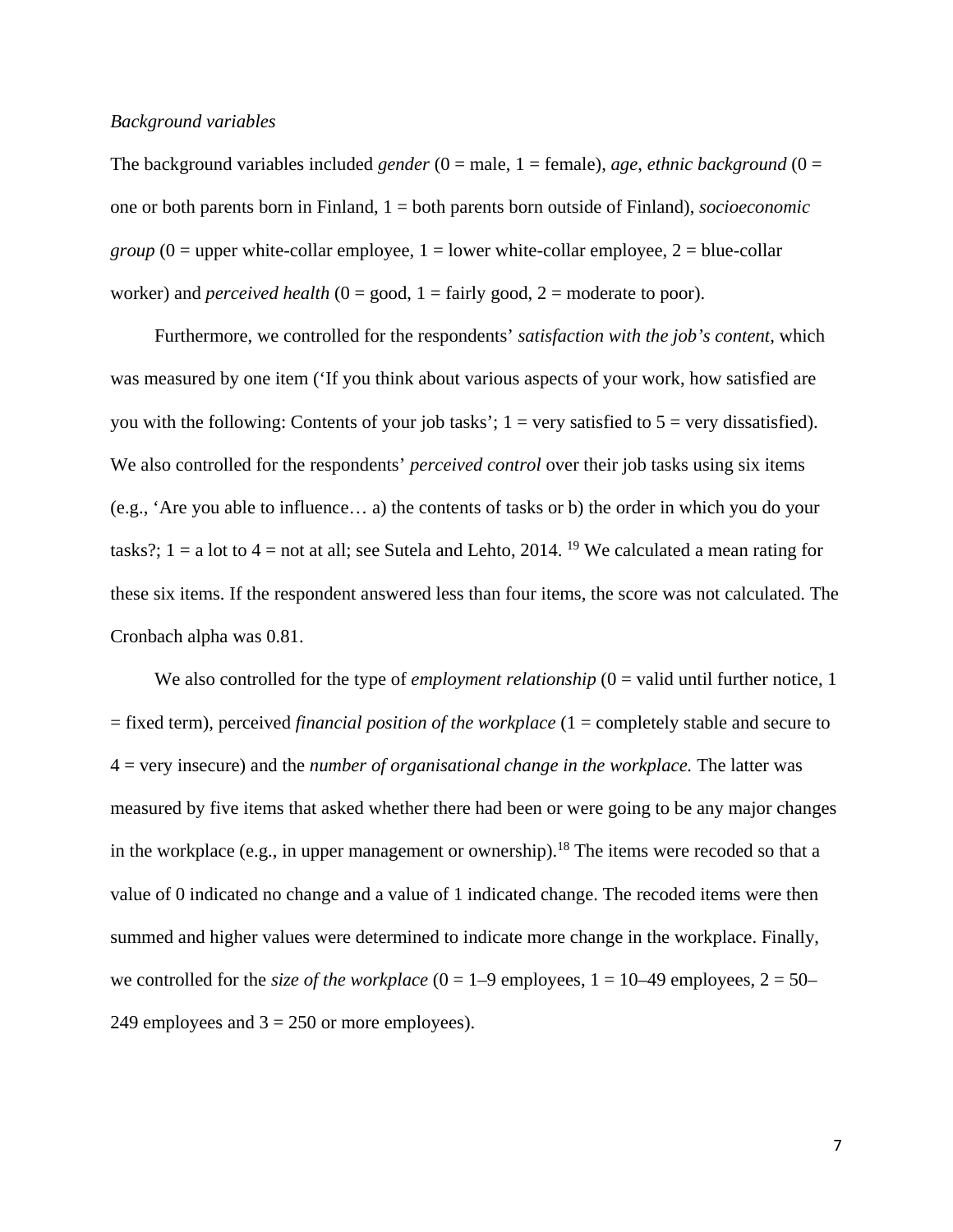#### **Statistical analyses**

First, we used a Chi-squared test to analyse the univariate associations between the predictor and the outcome variables. Then, separate multivariate logistic regression analyses were conducted to test whether perceiving a workplace's indoor environment as harmful was associated with injustice experiences in the nine different situations measured. The background variables and the predictor were included in all the estimated models. First, we tested the association between the IE-harm and subjective injustice experience in each of the nine situations using 'no harm' as a reference category (see Table 3a and Supplementary Material 1). Then, we tested the association between IE-harm and subjective injustice experience in each of the nine situations using 'harm only from ventilation' as a reference category (see Table 3b). In this way, we were able to test the significant differences between all the predictors' categories. We also reported the R squares of each model.<sup>20</sup> The analyses were conducted using Mplus statistical software 7.0 and the maximum likelihood estimation was used as an estimation method. The missing values varied between 0% and 1.3%.

#### **Results**

Table 1 presents the descriptive statistics of the variables. In total, 25 % of respondents reported that inadequate ventilation was a strain that affected their work. A further 11% of respondents reported that mould or both mould and inadequate ventilation had such an effect. The most common injustice was access to information and the least common injustice was during the time of hiring or appointment and in gaining fringe benefits. Table 2 presents a cross-tabulation of IEharm and the subjective injustice experiences. All the associations were significant  $(p < 0.001)$ .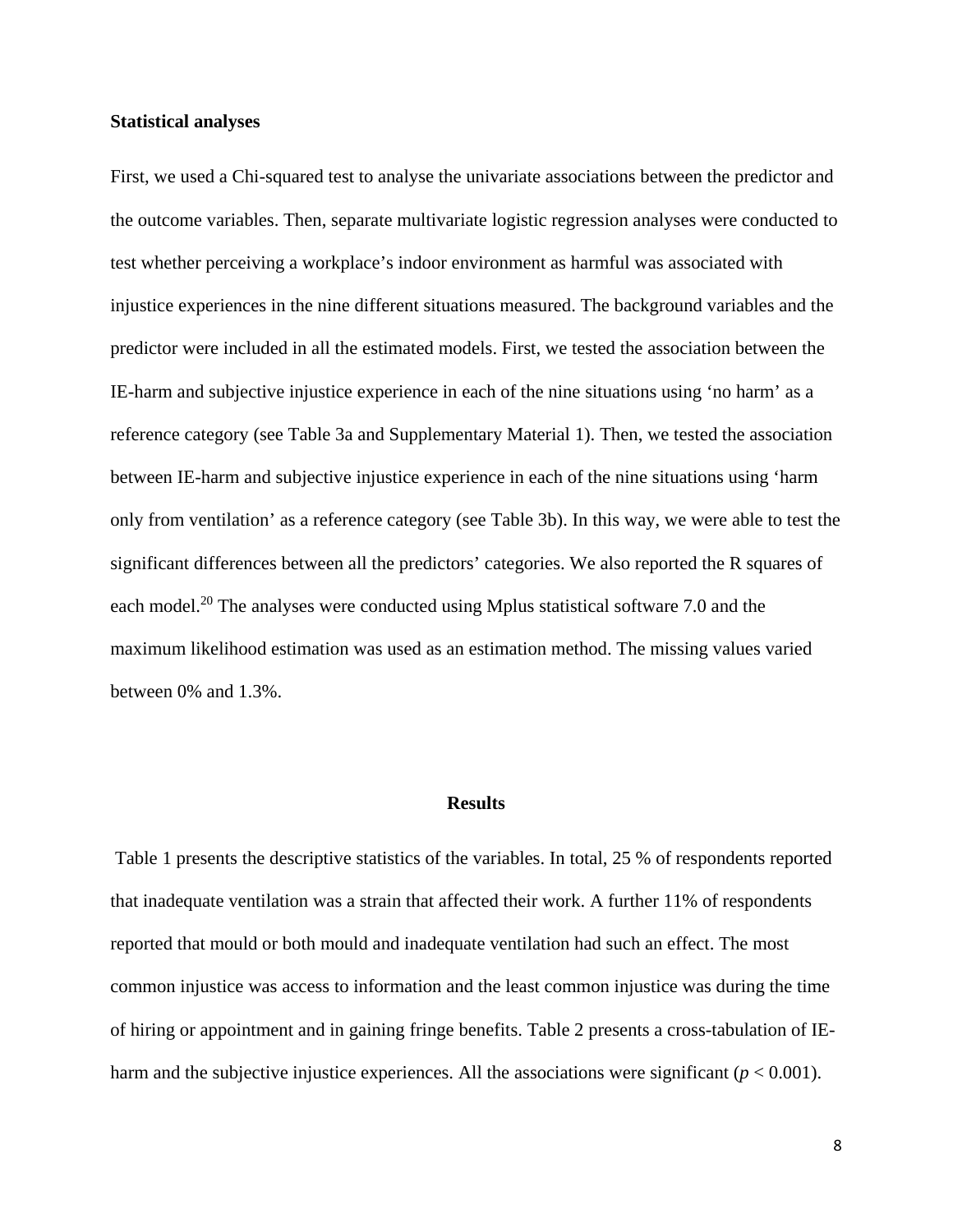|                                                            |                                                                | N    | % or mean (SD)  |
|------------------------------------------------------------|----------------------------------------------------------------|------|-----------------|
| <b>Outcome variables</b>                                   |                                                                |      |                 |
| Subjective injustice experience                            |                                                                |      |                 |
|                                                            | Hiring or appointment (yes)                                    | 221  | 5               |
|                                                            | Remuneration (yes)                                             | 499  | 11              |
|                                                            | Gaining appreciation (yes)                                     | 646  | 14              |
|                                                            | Career advancement opportunities (yes)                         | 353  | 8               |
|                                                            | Distribution of work or shifts (yes)                           | 448  | 10              |
|                                                            | Access to training (yes)                                       | 361  | 8               |
|                                                            | Receiving information (yes)                                    | 774  | 17              |
|                                                            | Gaining employment fringe benefits (yes)                       | 246  | 5               |
|                                                            | Attitudes of co-workers or superiors (yes)                     | 728  | 16              |
| <b>Predictor</b>                                           |                                                                |      |                 |
| IE-harm:                                                   |                                                                |      |                 |
|                                                            | No harm                                                        | 2918 | 63              |
|                                                            | Harm only from ventilation                                     | 1176 | $25^{\circ}$    |
|                                                            | Harm from mould                                                | 529  | 11 <sup>e</sup> |
| <b>Background variables</b>                                |                                                                |      |                 |
| Gender (female)                                            |                                                                | 2425 | 52              |
| Age (years):                                               |                                                                |      |                 |
|                                                            | $17 - 24$                                                      | 251  | 5               |
|                                                            | $25 - 34$                                                      | 896  | 19              |
|                                                            | $35 - 44$                                                      | 1089 | 24              |
|                                                            | $45 - 54$                                                      | 1350 | 29              |
|                                                            | $55 - 65$                                                      | 1047 | 23              |
|                                                            | Ethnic background (both parents born outside Finland)          | 115  | 3               |
| Socioeconomic group:                                       |                                                                |      |                 |
|                                                            | Upper white-collar employees                                   | 1425 | 31              |
|                                                            | Lower white-collar employees                                   | 1863 | 41              |
|                                                            | Blue-collar workers                                            | 1316 | 29              |
| Perceived health:                                          |                                                                |      |                 |
|                                                            | Good                                                           | 2580 | 56              |
|                                                            | Fairly good                                                    | 1505 | 33              |
|                                                            | Moderate to poor                                               | 546  | 12              |
| Satisfaction with the job's content <sup>a</sup>           |                                                                | 4633 | 1.9(0.8)        |
| Perceived control over the jobb                            |                                                                | 4627 | 2.5(0.6)        |
| Employment relationship (fixed term)                       |                                                                | 540  | 12              |
| Perceived financial position of the workplace <sup>c</sup> |                                                                | 4572 | 2.1(0.9)        |
|                                                            | Number of organizational changes in the workplace <sup>d</sup> | 4623 | 1.9(1.4)        |
| Size of the workplace (employee)                           |                                                                |      |                 |
|                                                            | $1 - 9$                                                        | 1173 | 25              |
|                                                            | $10 - 49$                                                      | 1792 | 39              |
|                                                            | $50 - 249$                                                     | 1044 | 23              |
|                                                            | > 249                                                          | 606  | 13              |

# **Table 1.** Descriptive statistics of the data  $(N = 4572 - 4633)$ .

<sup>a</sup> Scale: 1 = very satisfied to 5 = very dissatisfied. Min–Max = 1–5.

<sup>b</sup> Scale: 1 = a lot to 4 = not at all. Min–Max = 1–4.

 $\textdegree$  Scale: 1 = completely stable and secure to 4 = very insecure. Min–Max = 1–4.

 $d$  Min–Max = 0–5.

<sup>e</sup>*25.4 + 11.4 = 36.8 ≈37, please see Abstract*

Table 3A provides the results of the logistic regression analyses adjusted for background

variables. The IE-reference category is '*no harm'*. The increased risk of reporting injustice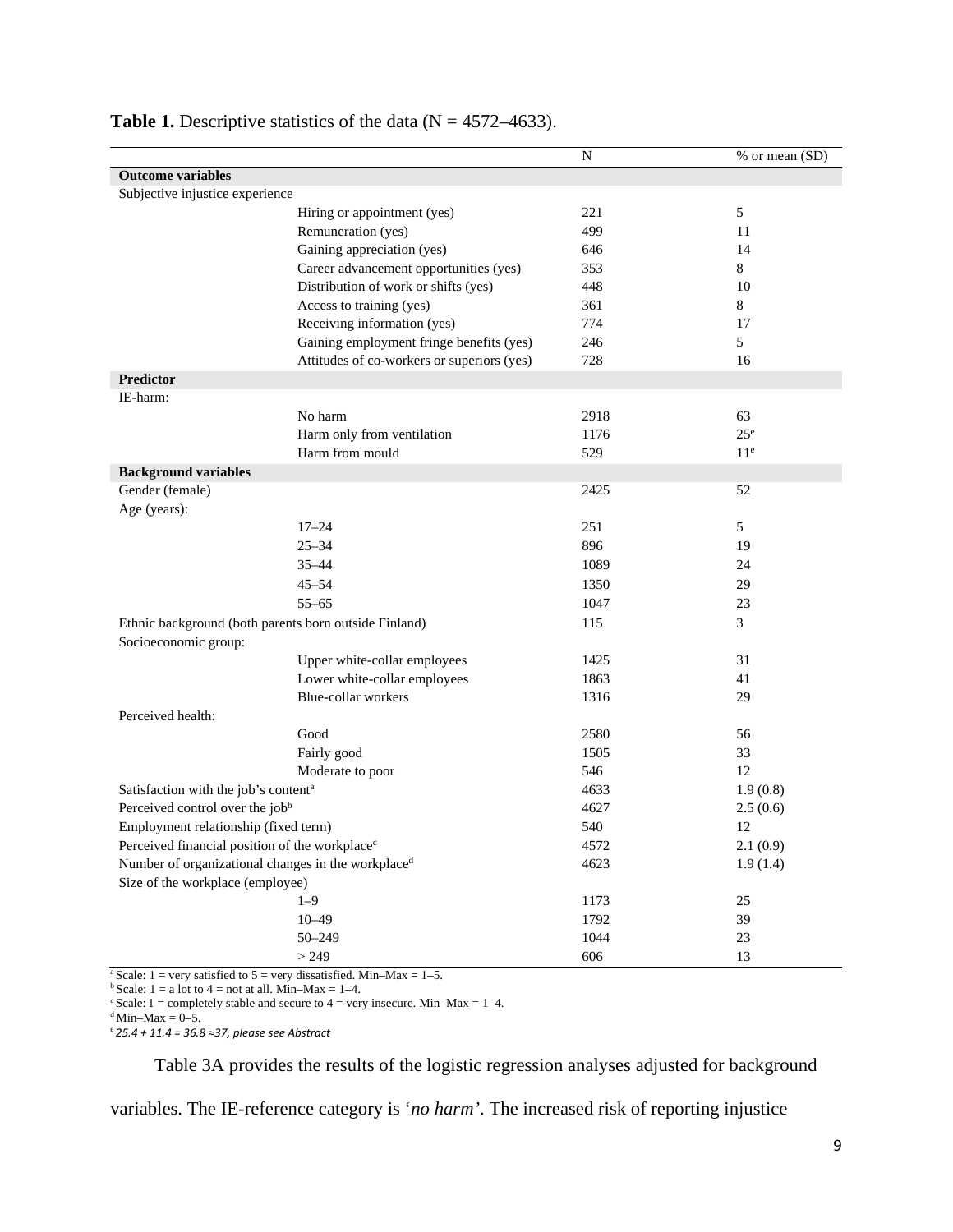experiences varied between 53% and 95% for respondents who perceived that mould or both mould and inadequate ventilation were harmful for them. The odds ratios were statistically significant in all the injustice situations but the risk of reporting injustice was the highest in work and shift distribution, in co-workers' or superiors' attitudes and in receiving information. Furthermore, the increased risk of reporting injustice experiences varied between 28% and 50% for respondents who reported harm only from inadequate ventilation. The odds ratios were statistically significant in six injustice situations. We observed the highest increase in the odds ratio in the case of hiring and appointment.

Table 3B presents the results of models where the reference category in IE-harm was '*harm only from ventilation'*. After adjusting for the background variables, the increased risk of reporting injustice experiences varied between 43% and 67% for respondents who reported that mould or both mould and inadequate ventilation were harmful for them. The odds ratios were statistically significant in five of the nine injustice situations. We observed the highest increase of risk in the cases of access to training, gaining employment fringe benefits and in co-workers' and superiors' attitudes.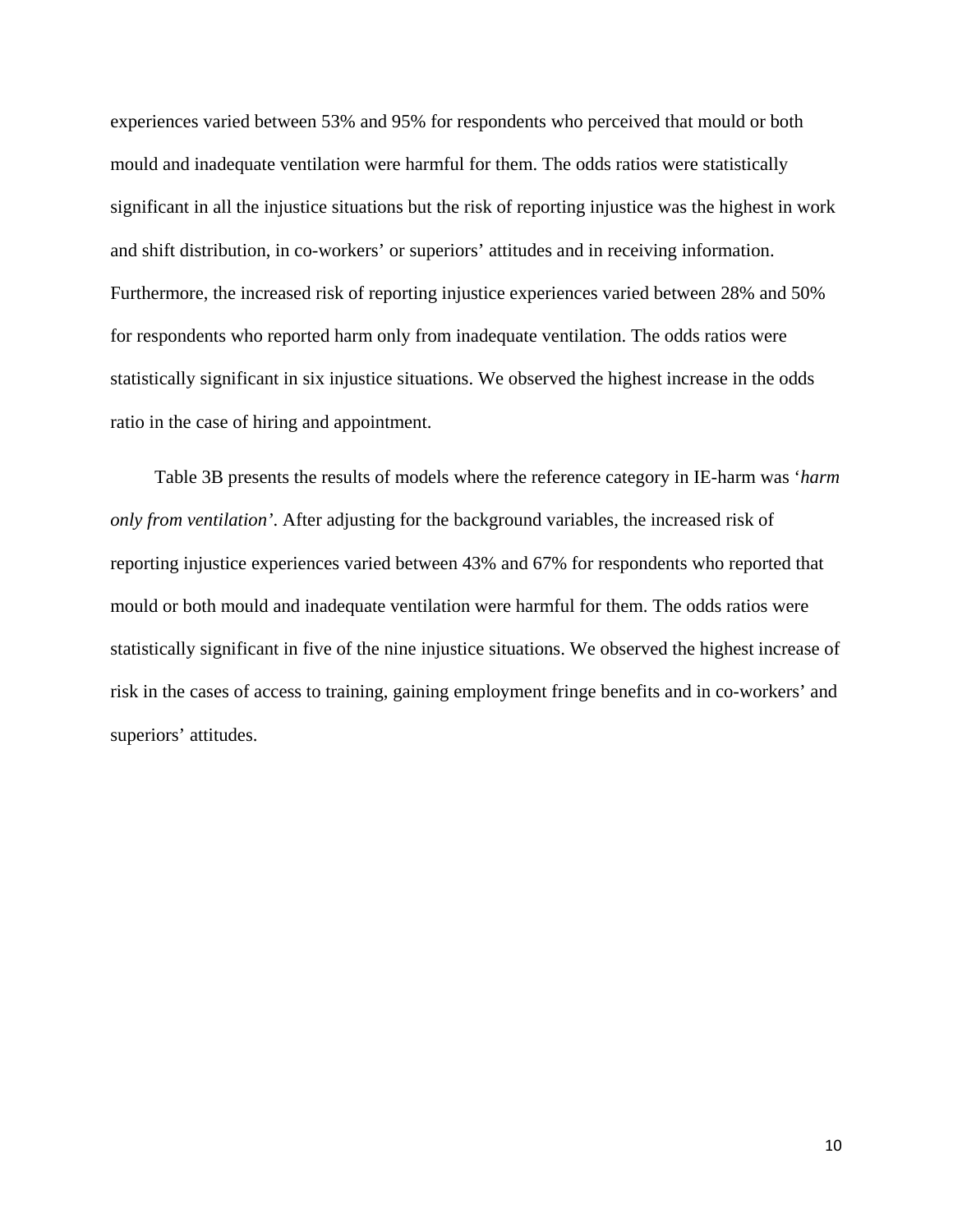#### **Study 2**

## **Method and materials**

# *Data and procedure*

The research material was collected by a writing event organized by the Finnish Literature Society (SKS) and the first author. The SKS is a research institute and a national memory and cultural organization. It organizes nationwide writing events, where people are asked to write on a specific subject and to send their essays to the SKS. The SKS archives this material for future generations. Given that indoor air problems can be a sensitive issue, we used such a method in order to recruit also those respondents who would not otherwise sign up or did not want to talk about their experiences. This method of data gathering also allowed us to acquire a geographical distribution of respondents that would not otherwise be possible. Qualitative health researchers have previously used written material.<sup>21,22</sup>

Our writing event was advertised by non-profit public health organizations, magazines and online (e.g., news of Yleisradio; it is a Finnish broadcasting company). People were asked to read an announcement on the SKS's webpage, to write about their experiences relating to indoor air problems and then to send their essays to the SKS. The announcement on the SKS's webpage introduced to respondents questions they could answer in their essay (e.g., How do indoor air problems relate to your life?; When did the problems begin and what were they related to?; see the announcement in Supplementary material 2). The respondents could save their essays on SKS's webpage anonymously or complete a form to include their name, address, gender, and age. Optionally, they could send their essays by post. The writing event ran from January to November 2014, and 62 people participated. Two books were raffled among the respondents. All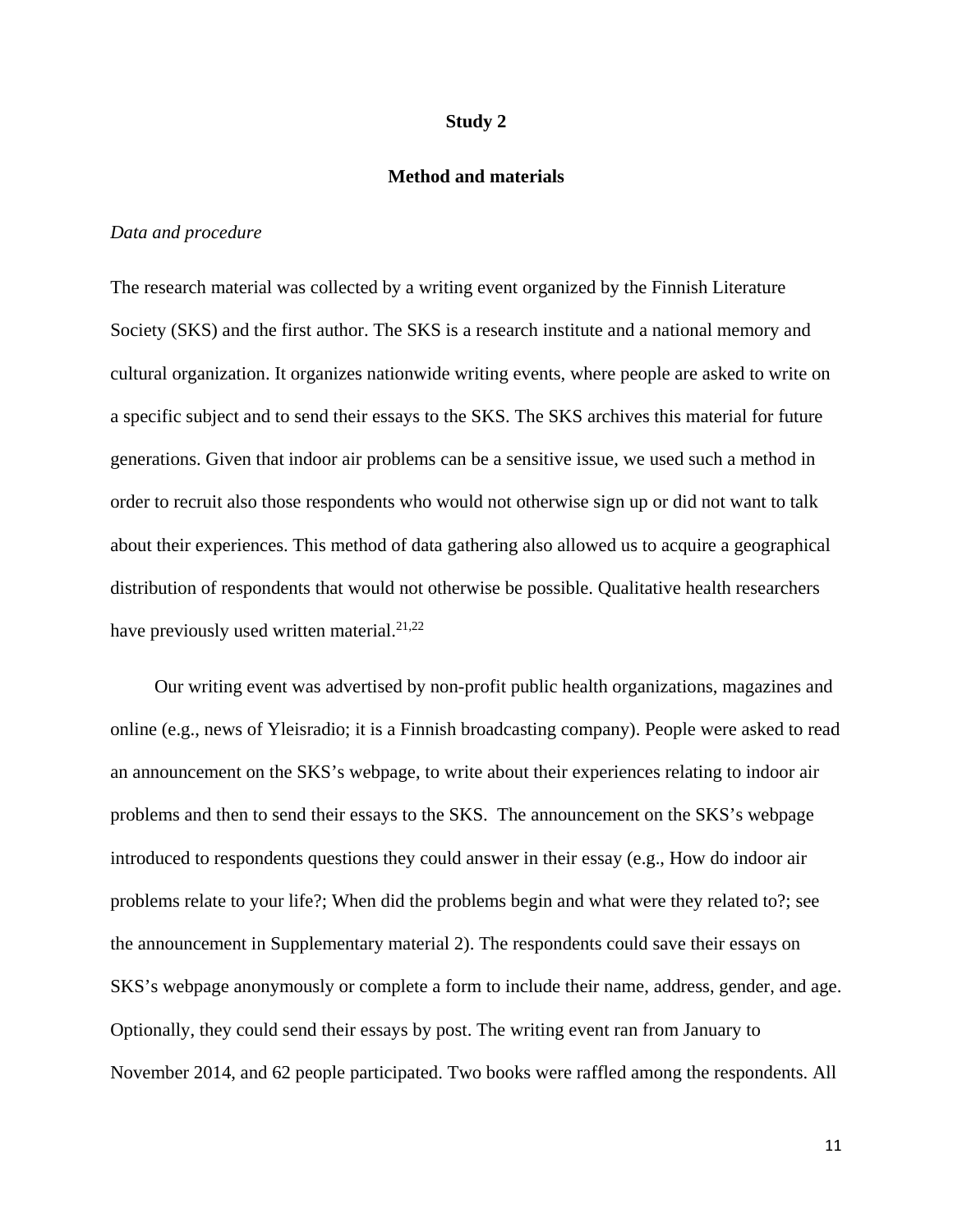respondents were made aware that their essays would be used as research material. An Official of Ethics Committee of the Tampere region has approved this study.

# **Participants**

The analysis is delimited only to those participants whose essays focus on employees' experiences of their workplace's observed or suspected indoor air problems. This sample comprised 23 adults (21 female and 2 male). Participants ranged from thirty to 73 years old, with average age of 53 years, among those who reported their age. Only 11 (48%) respondents reported their age. Based on respondents' reports: 2 respondents received old-age pensions, 2 received workers' compensation pensions, 1 received a disability pension, 4 were unemployed or on job alternation leave and 10 were at work. The status of four respondents was unknown. All respondents attributed their symptoms or illnesses, such as asthma and other respiratory illnesses and symptoms, skin and eye irritation, nausea, rheumatic, chronic fatigue, headaches, multiple chemical sensitivity, or infections to their previous or present workplace. Seven of the respondents reported asthma diagnoses and 3 occupational asthma diagnoses. A total of 16 respondents reported that their symptoms or illnesses were chronic. Five respondents reported that their symptoms or illnesses had disappeared after changing the work environment. Two of these five respondents were, however, afraid of the renewal of health problems if they were to have to change their workplace or residence again. The length of these essays in the data set vary from 179 to 9,440 words. All the essays are in Finnish.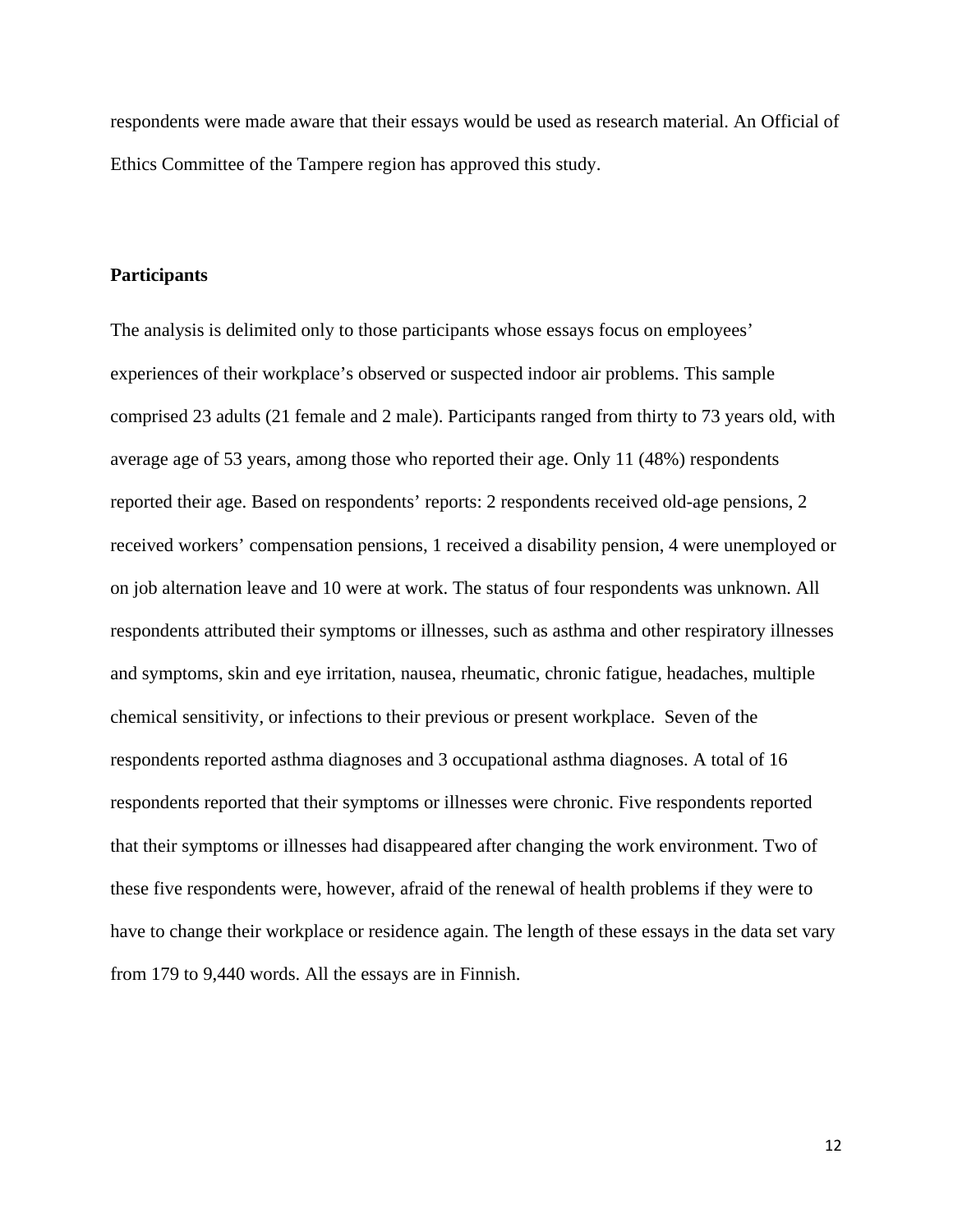# **Analytical strategy**

We examined injustice-related experiences in two steps. First, we analysed what kinds of direct justice rule violations (i.e., third-party experiences excluded) respondents reported. This allowed us to carefully recognize all the depictions of injustice from the large body of textual material. Summative content analysis is an especially suitable method for this purpose because it explores the use of words and content.<sup>23,24</sup> The method starts by carefully searching for the occurrence of certain words or contents manually or by computer, after which the identified units are counted. By carefully following the theoretical definitions of justice rules (for a review Scott et al., 2009  $11$ ; see Supplementary material 3, Table J), both authors manually and independently coded all the direct justice rule violations depicted in the textual material and then copied the chosen accounts to Excel. The analytical unit was a clause, a sentence, or a few sentences depending on the length of the description. The same sentence could contain more than one direct justice rule violation. We compared the coding results of the two authors, and resolved disagreements by discussing and consulting existing literature. The analysis yielded 140 accounts in total.

In the second step, we used thematic analyses to study how our respondents experienced these justice rule violations and what kinds of meaning they related to these experiences. Thematic analysis is used to analyse and to interpret patterned meanings – themes.<sup>25</sup> Thematic analysis has five phases: familiarizing oneself with and coding the data, searching for themes, reviewing themes and defining and naming themes.<sup>25</sup> Our thematic analysis was an organic process, which started by analysing our coded accounts in their wider textual context and by searching for candidate themes. In the beginning of the analysis our candidate themes were detailed descriptions of the content but when the analysis progressed more integrative themes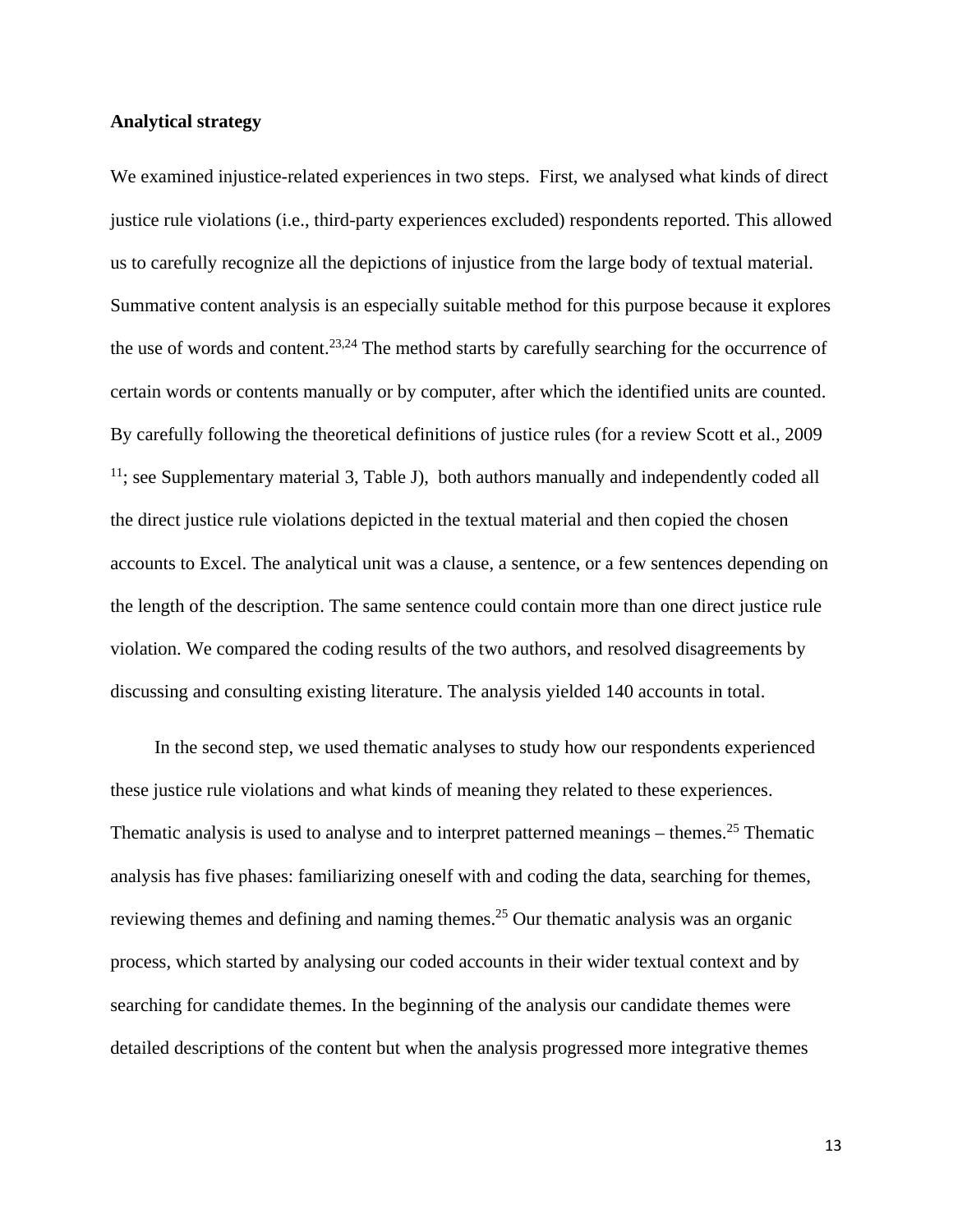emerged. After that themes were reviewed and final themes were named. This phase was conducted by both authors working in close co-operation.

## **Results**

We found reported justice rule violations in all four justice dimensions: distributive, procedural, interpersonal, and informational. Justice rules were violated by peers, supervisors, upper management and organizations in general, occupational health personnel and other doctors, insurance companies, public authorities, and people and organizations responsible for the construction and maintenance of buildings with indoor air problems. Reported distributive and procedural justice rule violations related to both material and social issues, such as distribution of work shifts, termination of employment, and withholding of social benefits. The reported interpersonal justice rule violations included disrespectful treatment and lack of appreciation. The informational justice rule violations included difficulties in receiving information. The frequencies of the reported justice rule violations are reported in the Supplementary Material 4, Table K.

The found themes are explained in detail below. We named them as follows: being blamed, being excluded and being objectified. Although we present these themes separately, they are closely interrelated.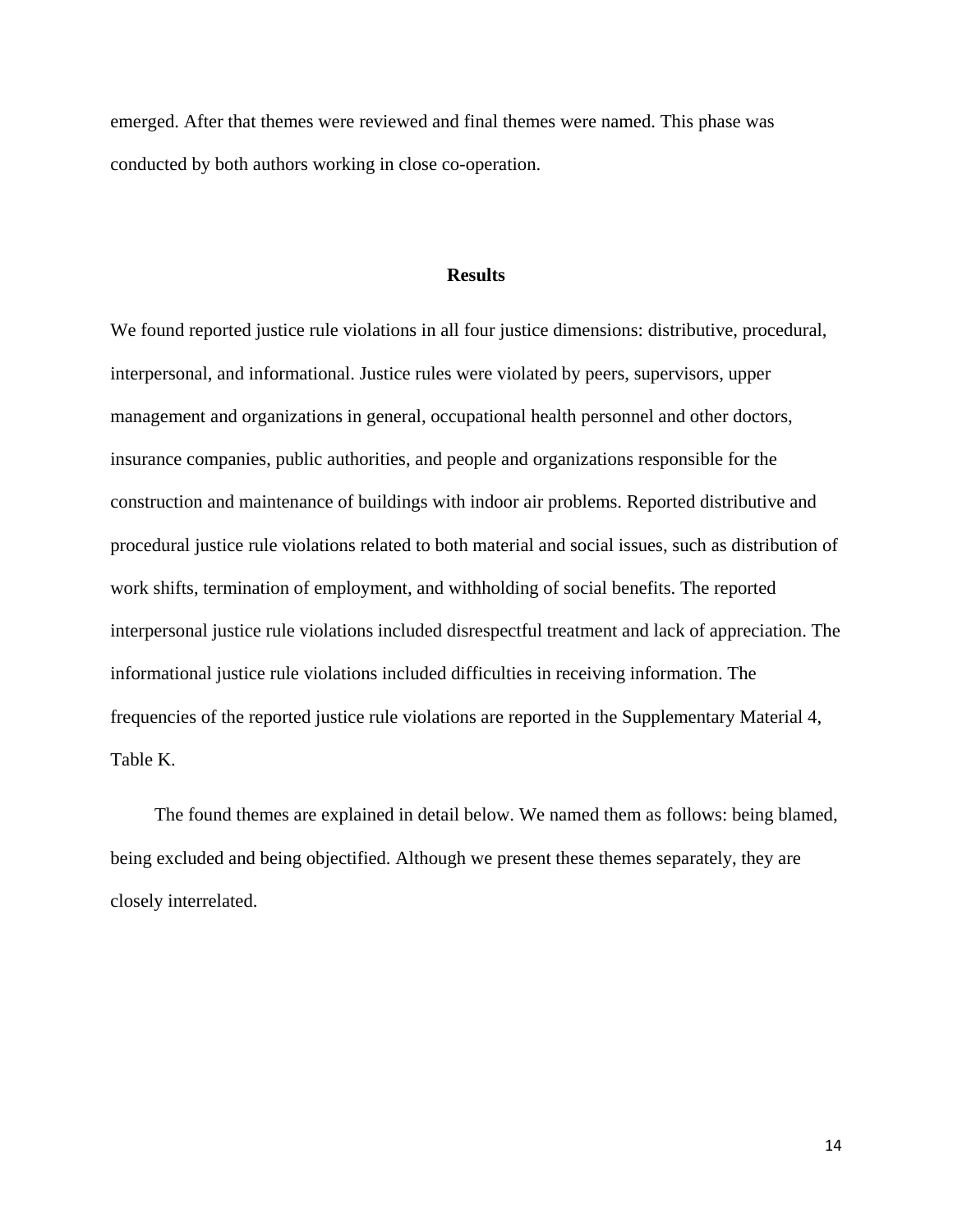# *Theme 1: Being blamed*

Open conflict between the respondents and authorities is a central theme in the accounts. In many cases, the roots of the conflict related to contradictory understandings of whether the respondent's symptoms were caused by external, building-related factors or internal factors, such as stress, mental health problems, or psychosomatic illnesses. This discrepancy between the respondents' illness attributions and those offered by their employers, supervisors, or occupational health personnel framed many of the reported justice rule violations. Firstly, there was disagreement over who should take responsibility for action and how the expenses should be shared: "*Altogether, my illnesses came to cost several hundred, maybe a total of about €1,000 for medicines. Outrageous that the employee was left to pay for everything*". Secondly, many respondents perceived that those who were responsible for the physical environment of the workplace were remiss in their duties and did not assume this responsibility: "*All those responsible got away scot-free with their management of mould-related matters*". Finally, they perceived that organizational authorities and co-workers wrongly blamed them for the difficult situations at work: "*I was blamed, I was intimidated and I did not receive compassion*". If blaming was specified, respondents reported being accused of taking too many absences, which increased the work load of the other employees, of getting ill, and of demanding (unnecessary) inspections of or repairs to the building. Below, one respondent depicts her experiences of injustice in her previous workplace.

> At first, I was a favoured and valued employee, but when I was constantly ill the blaming began and I became a burden to the rest of the working community. This was difficult to accept, because I felt totally innocent regarding the situation. I was not given a healthy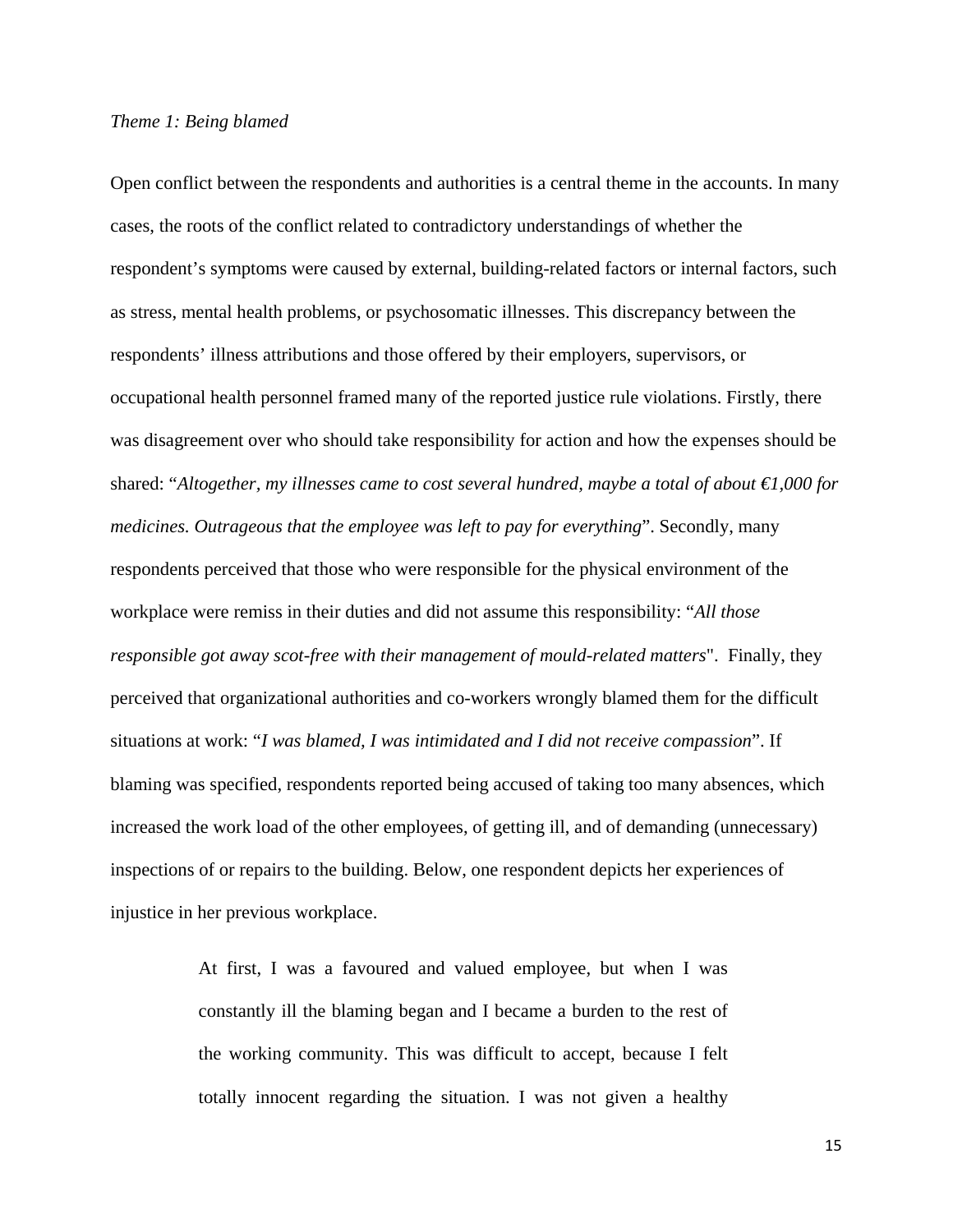working environment, and when I became ill, there was no support available. [...] Everyone shrugged their shoulders and no one took responsibility for the working environment having made me sick. It was a shock to realize how alone I was with this, and that no one was interested.

In the extract above, the respondent depicts the blaming she experienced because of her many sick days. Given that she perceived her employer to be responsible for her illness, she found this criticism undeserved. She found it equally unfair that she did not receive any support from the authorities' side. After working for three months in this office, the respondent changed her job and recovered. However, not all the respondents found this to be an option. Most of them stayed in their workplaces. This usually led to more severe health problems and increasing appraisals of unfair treatment and conflicts. Below one respondent explains an episode in a meeting where her ability to work was evaluated by a supervisor and occupational health personnel. Although she suffered from serious health problems in her workplace, she did not want to leave it. Instead she tried to force the authorities to more carefully inspect and repair the building where she worked. In addition, she requested more flexible work arrangements.

> This discussion about my ability to work was not a pleasant occasion for me; I did not feel as though I had been heard, but it was clear that everyone thought I was responsible for the situation at the library.

Also this respondent perceived that others considered her to be responsible for the situation in the workplace. She reports elsewhere that she was blamed not only for her ill health and her absences but also for her continuous insistence for the building to be more carefully inspected. From the employer's perspective, the causes of respondent's symptoms were not evident and the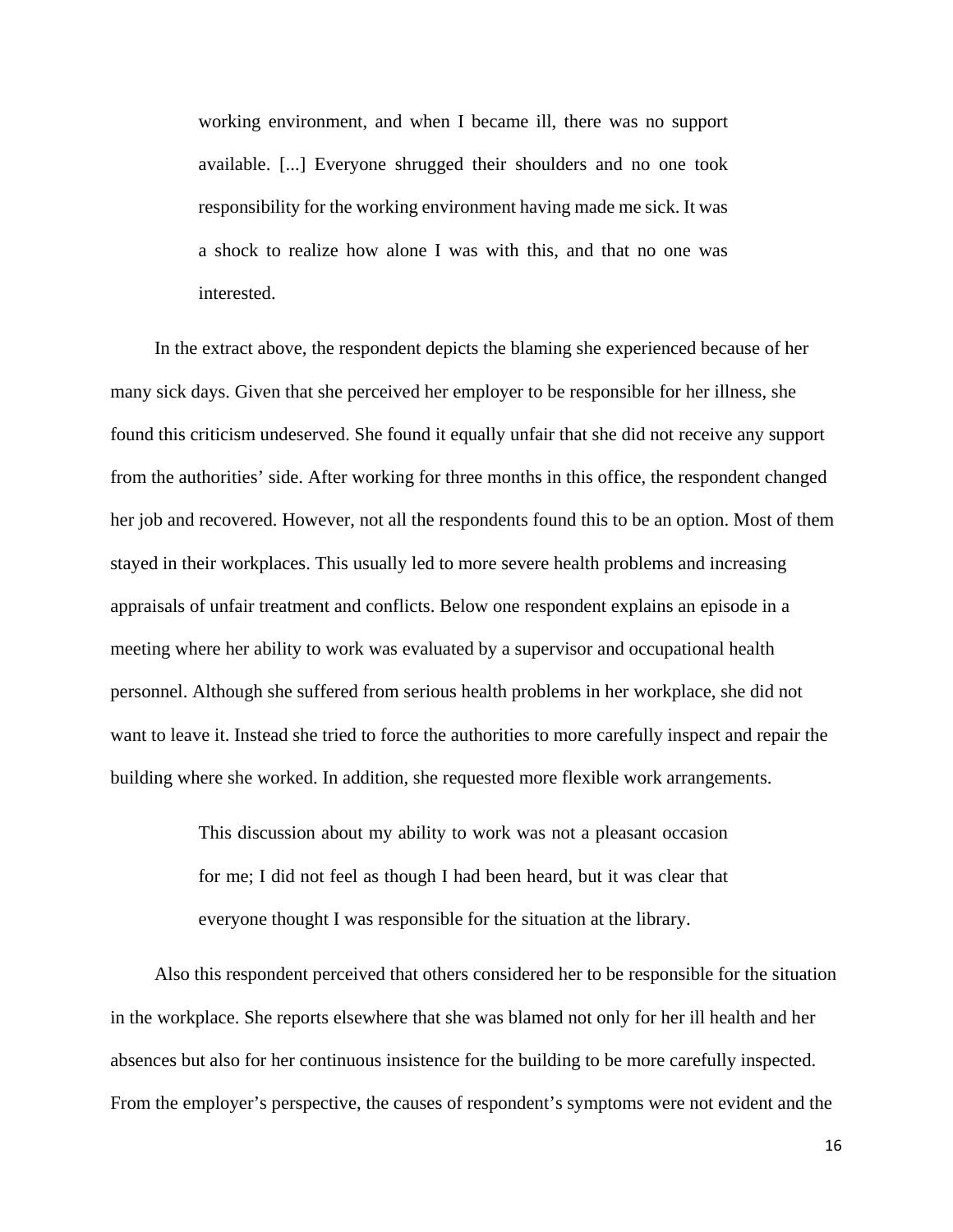essential inspections were already done. From the respondent's perspective, her claims were legitimate, because she attributed her symptoms to the building and felt that the inspections were insufficient and carried out negligently. Thus, she perceived her treatment as unfair: "*I did not feel as though I had been heard*".

Nevertheless, it is important to underline that although accounts of confrontation between the respondents and the authorities were common, the picture was often more complex. Many respondents shared an experience that their external illness attributions (i.e., that their symptoms were building-related) were validated by some authorities and invalidated by others.

> The occupational health doctor has written a report that finds that I fell ill at the workplace. Five lung specialists agree. The [name of insurance company] denies everything. So, I am left without justice.

This respondent reports that she had asthma, which she attributed to her workplace. Several doctors legitimized this interpretation, but the state insurance institution did not consider her asthma an occupational disease. From her perspective, these inconsistent decisions created a feeling of distributive injustice and, like many other respondents, made her question the fairness of the whole decision-making process.

#### *Theme 2: Being excluded*

Experiences of moral exclusion were common. These experiences varied from accounts of disrespectful and dismissive treatment by authorities to broader forms of derogation and downplaying where their moral worth as an individual and as a worker was questioned. Many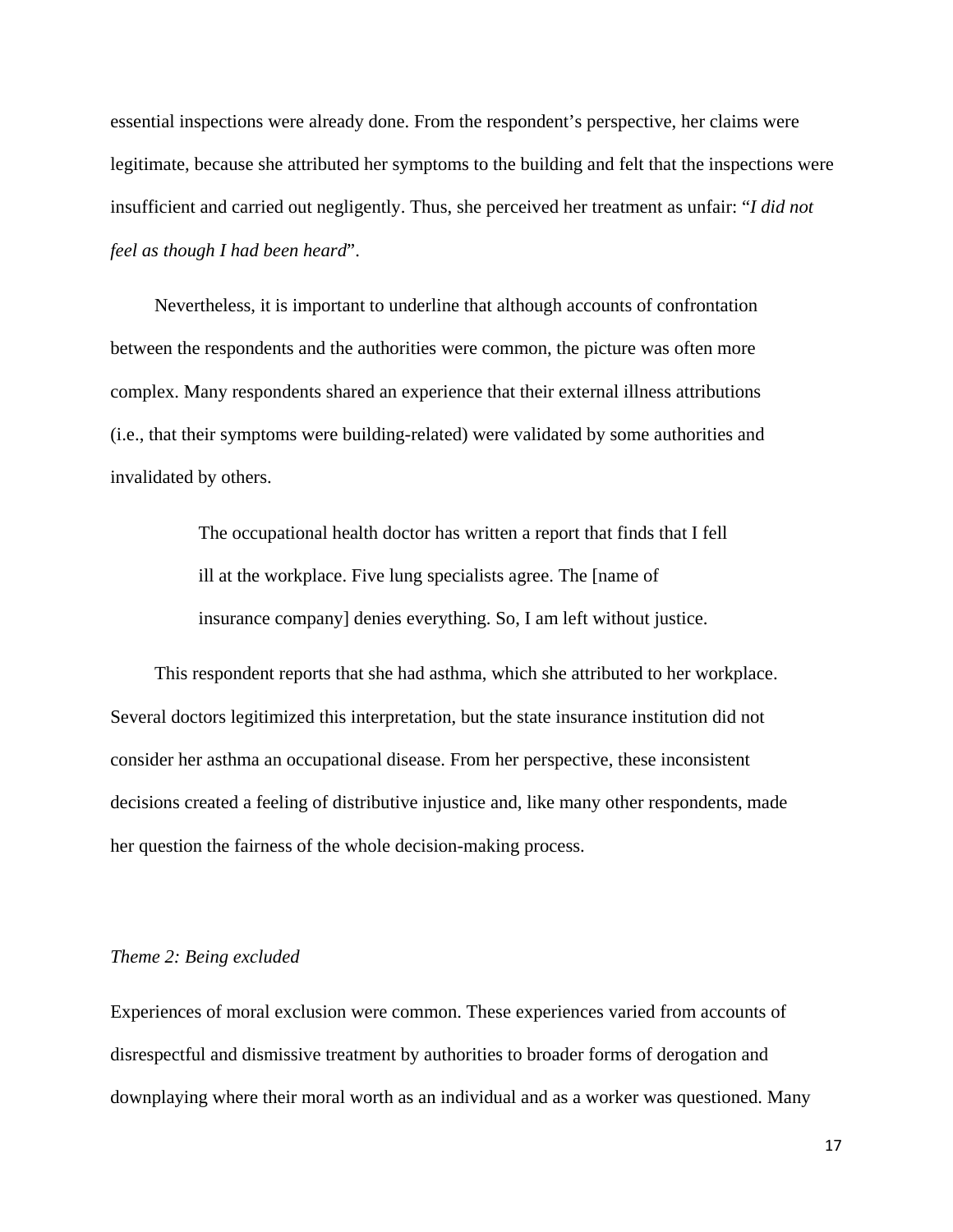respondents reported that supervisors or occupational health care personnel became either aggressive or indifferent when the respondents reported their bodily symptoms or observations related to the building "*… the doctor got angry when I said that I am not the only one who is vomiting*" or "*Indeed, I did not receive support. Instead the supervisor got mad and said that he/she does not want to discuss the matter*". Below, one respondent with an occupational asthma diagnosis depicts how she experienced such justice rule violations.

> My knowledge and experience were constantly nullified. Mentally, I found all the opposition really hard. I often cried at home. When I was tired in the evening, I was easily reminded of what I had again heard. I realized that my actual illness was not taken seriously, but in the workplace they tried to make me mentally ill.

It seems that not being taken seriously and treated with respect and instead being stigmatized and left outside the moral sphere of help and care came as a shock to many respondents. This was considered humiliating and insulting. Furthermore, some respondents reported how their access to information concerning microbial findings or the reparation process was denied, colleagues were not allowed to speak to them, or they even lost their work as reported below. It is noteworthy that such experiences were common among respondents regardless of whether the causes of their symptoms or illness were confirmed by external authorities such as occupational health care personnel.

> The workplace manager could not tolerate an employee infected by their microbes.  $[S]He<sup>1</sup>$  immediately began to do away with my job. As a strong person, [s]he knew that [s]he would get what [s]he wanted.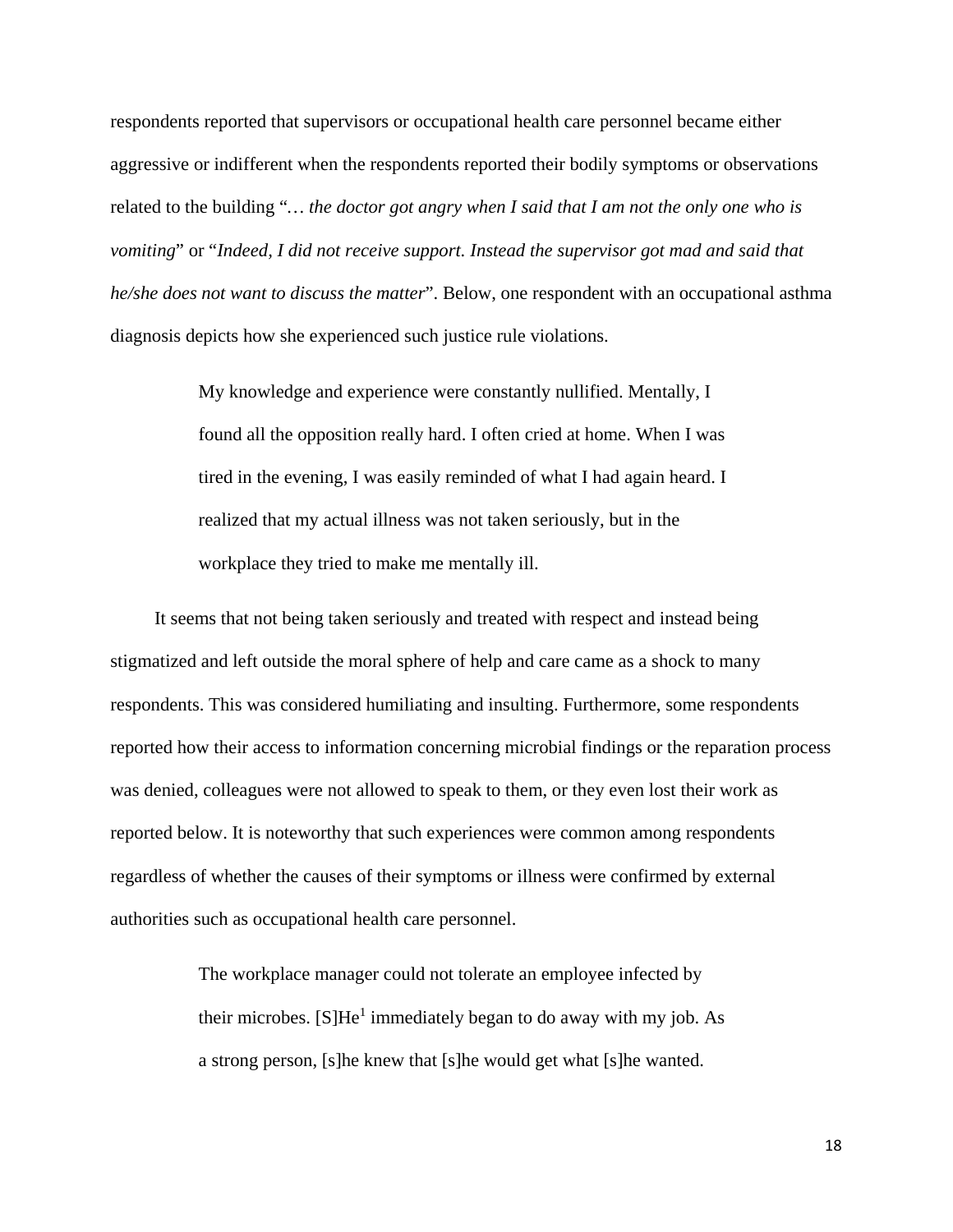That's how it came about that I no longer had a job. I was sick a lot.

My colleagues were ordered not to contact me.

 $<sup>1</sup>$  As the Finnish language has gender-neutral pronouns, the manager could have been either a</sup> man or a woman.

The unfair treatment did not only question the respondent's moral worthiness as an individual (e.g., ability to accurately evaluate own sensations and health) but also her worthiness as a good employee. Below another respondent reports how she was treated after working for thirty years with the same employer. She perceived that she had been a good employee: "*I had gained appreciation from both senior management and all my colleagues*". Later, as she reports, she received a diagnosis of occupational asthma. Just before retirement, she received a phone call, the content of which she explains below.

> That is why it grated somewhat when I completed thirty years at work in [year] and would have been entitled to a medal, but then [name of company] a wages clerk called me. This person claimed I had not earned the medal in question, because I had been sick so much in the last year and a half.

The respondent felt that she had been a good employee and deserved recognition. According to the respondent, the wages clerk perceived the situation differently, and so the respondents did not receive her prize. From her perspective this was unfair because she had become ill because of her workplace. It seems that respondents experienced the discrepancy between their perception of themselves as a good employee who got ill due to their work environment, and the disrespect they were treated with by the employer after this happened, as particularly unfair.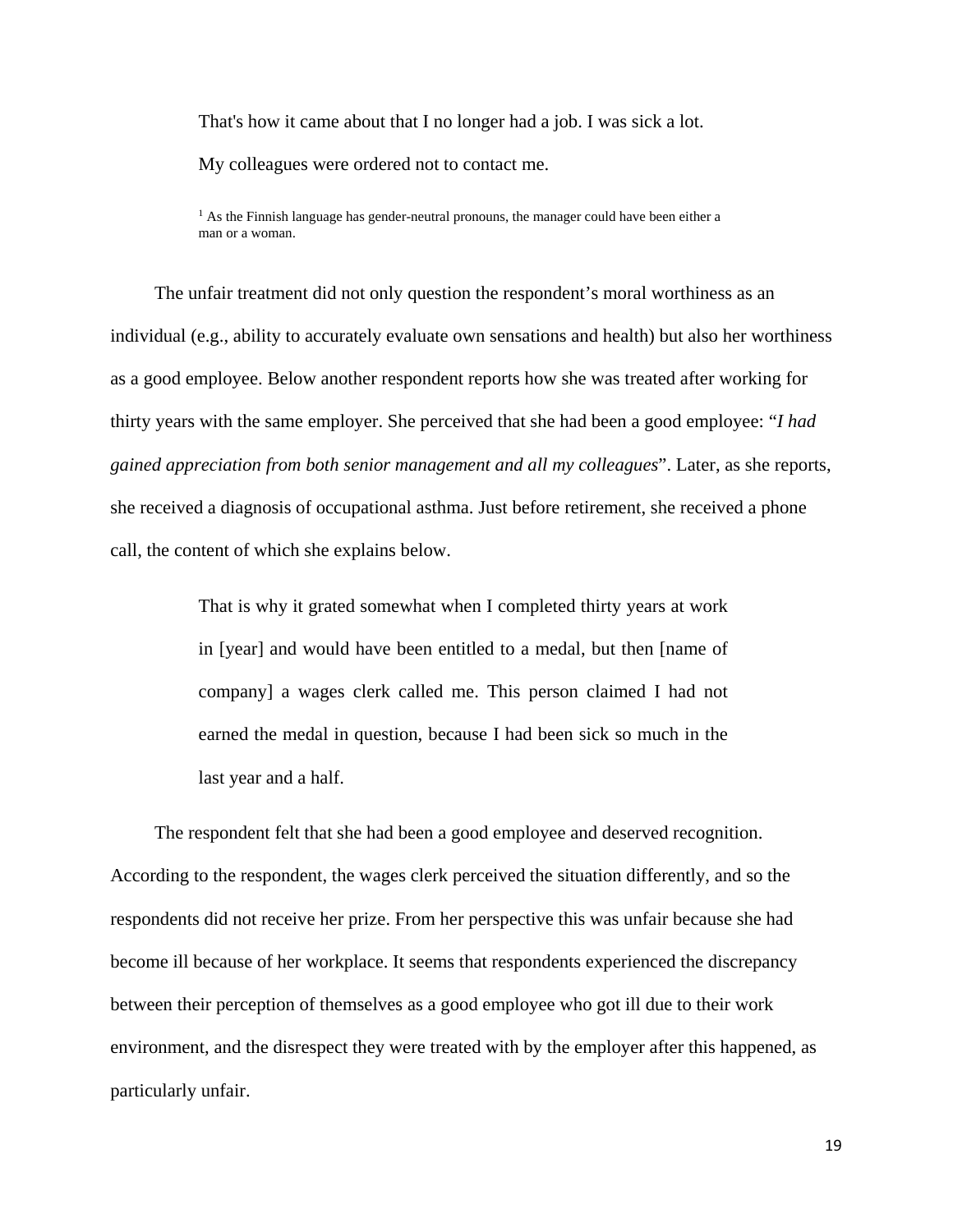The hardest part was to accept the serious underestimation of the matter, contempt and nullification I received from my supervisor and senior management because I knew and felt that I have been a hardworking, conscientious and motivated worker, as I have also been told before.

# *Theme 3: Being objectified*

The third theme relates to the experience of being objectified, in this case, being treated in a dehumanizing way. One form of objectification reported by respondents relates to the experience that the respondent's body was perceived by others as the source of the problems and - instead of the building - it was carefully examined: "*I have been examined enough. Would it finally be time to investigate the sick library building*?" Indeed, it seems that some respondents felt that the indoor air problems culminated in their malfunctioning bodies. They appeared as problematic spaces in which indoor air-related difficulties were investigated, solved, or denied.

The experience of being treated as a problematic object, whose dignity and wellbeing as a human no one really cared about, becomes apparent also in some accounts of medical diagnostic processes and accommodation practices. In these accounts an inconsistency between the goal and the end result of practices emerges. For example, a respondent reports how "*during my sick leaves all things and office chairs, among others, from my room were moved to another place, but none of it was cleaned*". Thus although the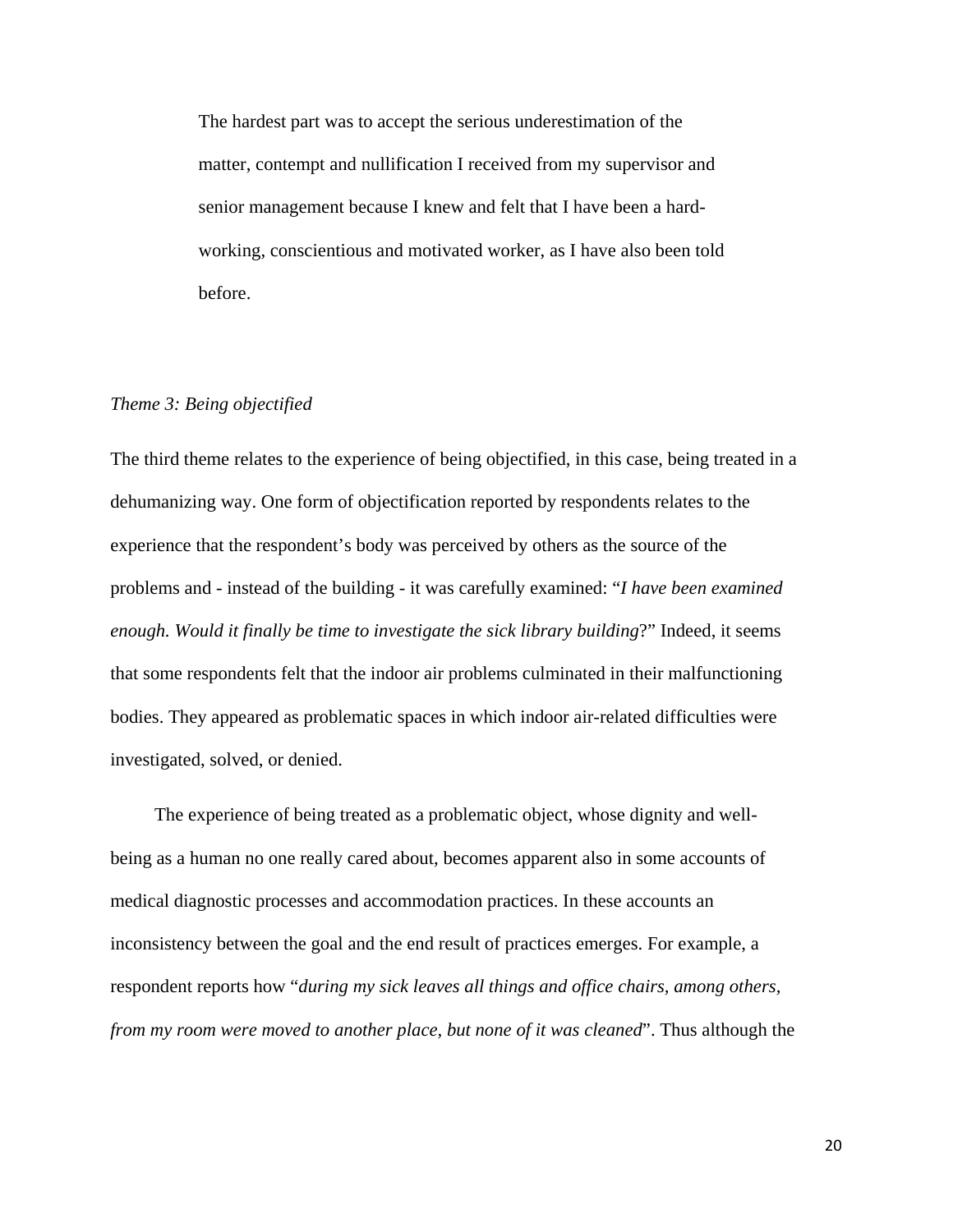respondent received a new room, all her contaminated furniture and equipment were moved with her. The same experience was shared by some other respondents too.

Although the aim of these medical examinations and accommodation practices was to help and protect the respondents and to ensure their legal rights, respondents sometimes even felt that they were harmful and made them sicker. For example, a teacher who suffered from asthma and could not work in her school was asked to work in another school that also appeared to have serious indoor air problems: "*I stayed in the school one hour. When I went out the coughing eased but I still felt vaguely bad. Next morning I woke up sick*". Below, another respondent, a nurse, depicts her experience. She had worked in a hospital ward with dampness and she had serious asthma there.

> In December, a senior nurse called and asked me to attend a test of my ability to work. I said I had been told that [...] there were no clean wards in the hospital. The senior nurse assured me that no one had symptoms in this ward, and that there was no mould there […]. When I reported in the morning, one talkative nurse laughed out loud: "Oh, it's nice to have you here. Now we have a living indicator. If you become ill, we'll know there is mould here too." "The living indicator" proved the presence of mould, by visiting the area and getting sick.

The respondent worked for five days in this hospital ward and then she had to take sick leave once again. Instead of being protected and treated with respect, she felt that she was given wrong information and treated as an object; her bodily reactions informed others whether the building should be inspected and repaired. The fact that she was working in a potentially harmful environment and this might be harmful to her was not an issue for others.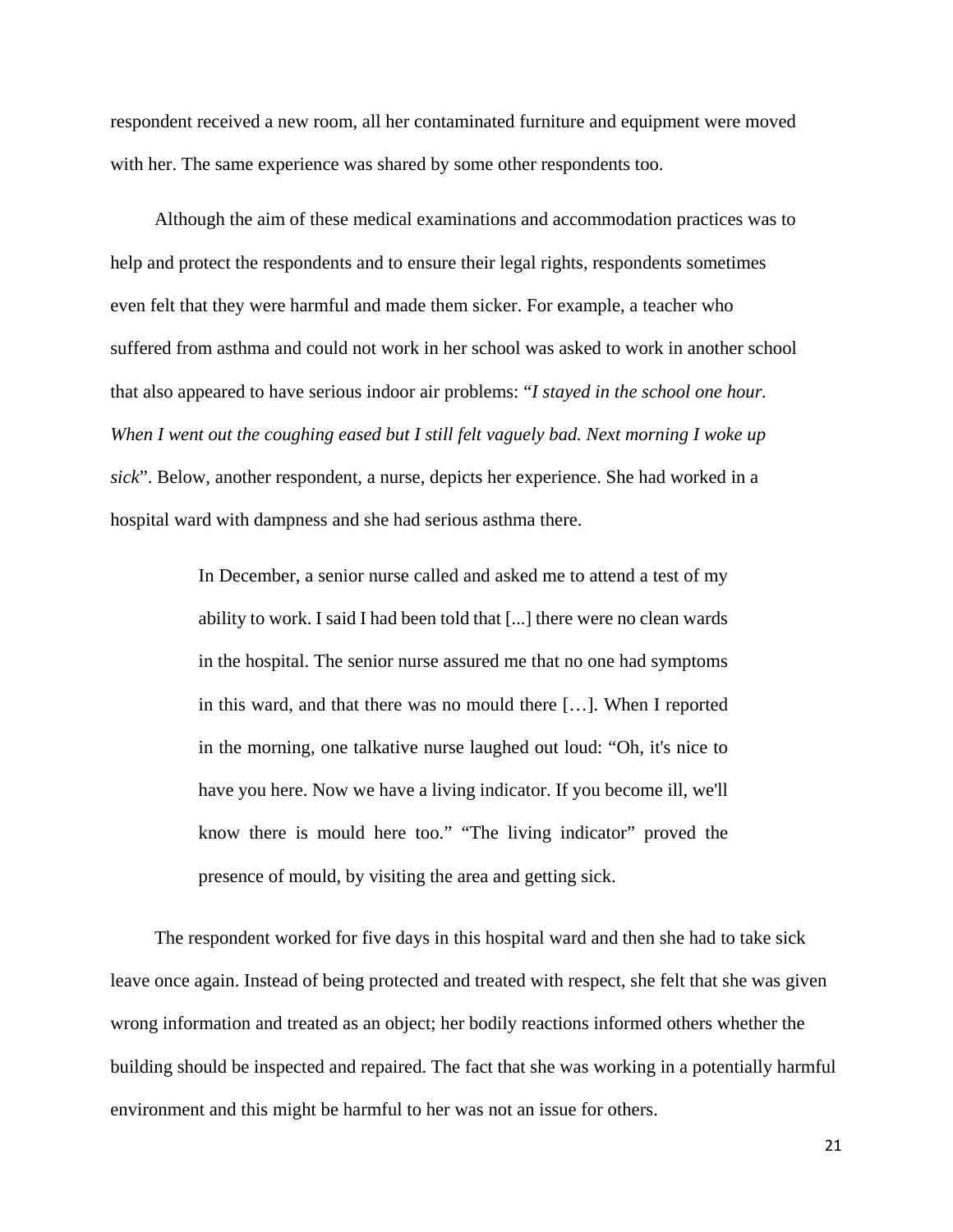# **Discussion**

Our exploratory study analysed subjective injustice experiences at workplaces with observed or suspected indoor air problems. In the quantitative study, we found that experiencing the workplace's indoor environment as harmful was associated with subjective injustice experiences in various situations in the workplace. Furthermore, we found that this risk was higher among respondents who reported harm from mould compared to those who reported harm only from ventilation. The difference was significant in five of the nine injustice-related situations. Attitudes of colleagues and the fair distribution of work or shifts were perceived to be the most problematic among respondents who reported harm from mould. Respectively, fair hiring or appointment and gaining appreciation were perceived to be the most problematic among respondents who reported harm only from ventilation.

Many of the situations measured in the quantitative study also appeared in the essays that were analysed in the qualitative study, such as gaining appreciation, negative attitudes of colleagues, problems with receiving information and unfair distribution of shifts. Furthermore, respondents also reported injustice experiences that were not covered by the quantitative study, such access to social benefits. This shows that a workplace's observed or suspected indoor air problems may affect various areas of life outside of the workplace. Indeed, the major factor behind injustice experiences in the accounts was the discrepancy between illness attributions, which, in turn, was closely related to the question of responsibility. Disagreements over responsibility easily turn into anger and blaming,<sup>26</sup> which was also evident in the accounts. In conflicts, individuals are at a risk of being morally excluded and objectified, which further legitimises rule violations.<sup>27</sup> Accounts of moral exclusion, such as disrespectful and dismissive treatment, were common among our respondents.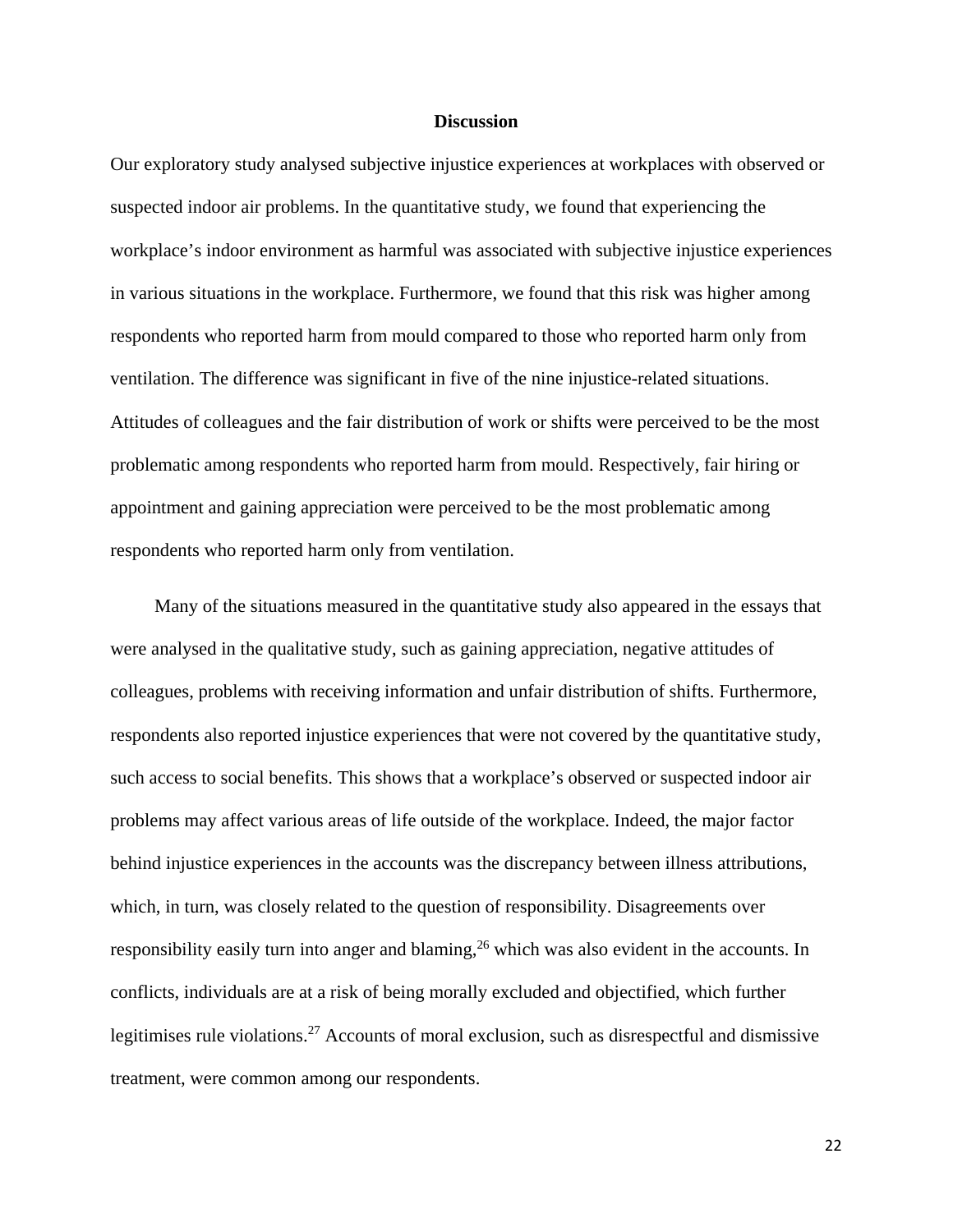Our study proposes two important tasks for future research. The *first* is to examine whether respondents' injustice experiences reflect the actual discriminative and unfair treatment in their workplaces or their increased sensitivity to perceive such treatment. It is likely that these experiences reflect both factors. As our qualitative analysis showed, the respondents reported various reasons to feel insecure. An insecure position make individuals prone to evaluate decisions, practices and treatment from the perspective of  $(in)$ justice.<sup>7</sup> At the same time, these employees seem to have a pronounced risk of being treated unfairly. The fact that the body and the building were inextricably linked in the lived experiences of our respondents made their situations special and potentially difficult to understand by others. This might expose them to unfair treatment. Their illness-experiences and their requirements to heal also seem to differ from many other forms of suffering. For example, many of our respondents actively demanded that the building be 'diagnosed'. However, these demands are likely to cause conflicts if others perceive that this is unnecessary. These demands also force others (especially authorities) to take sides in the problem, which may threaten workplace harmony and lead also to unfair treatment. The *second* related task for future research is to investigate why, in the quantitative study, the respondents, who reported mould in their workplaces, were more vulnerable to injustice experiences than those who reported problems only with inadequate ventilation. One possible explanation is the contested nature of the health effects associated with indoor moulds,<sup>28</sup> as well as the fear and trouble that such problems might induce.

From a practical point of view, experiences of injustice may produce a vicious cycle that traumatises individuals, prevents sufferers from seeking help and aggravates health problems due to the stress and psychological strain these experiences may evoke. This can lead to more serious health effects and an increase in the risk of labour market exclusion.<sup>9,10</sup> Breaking this vicious cycle is a challenge for those who are tasked with solving suspected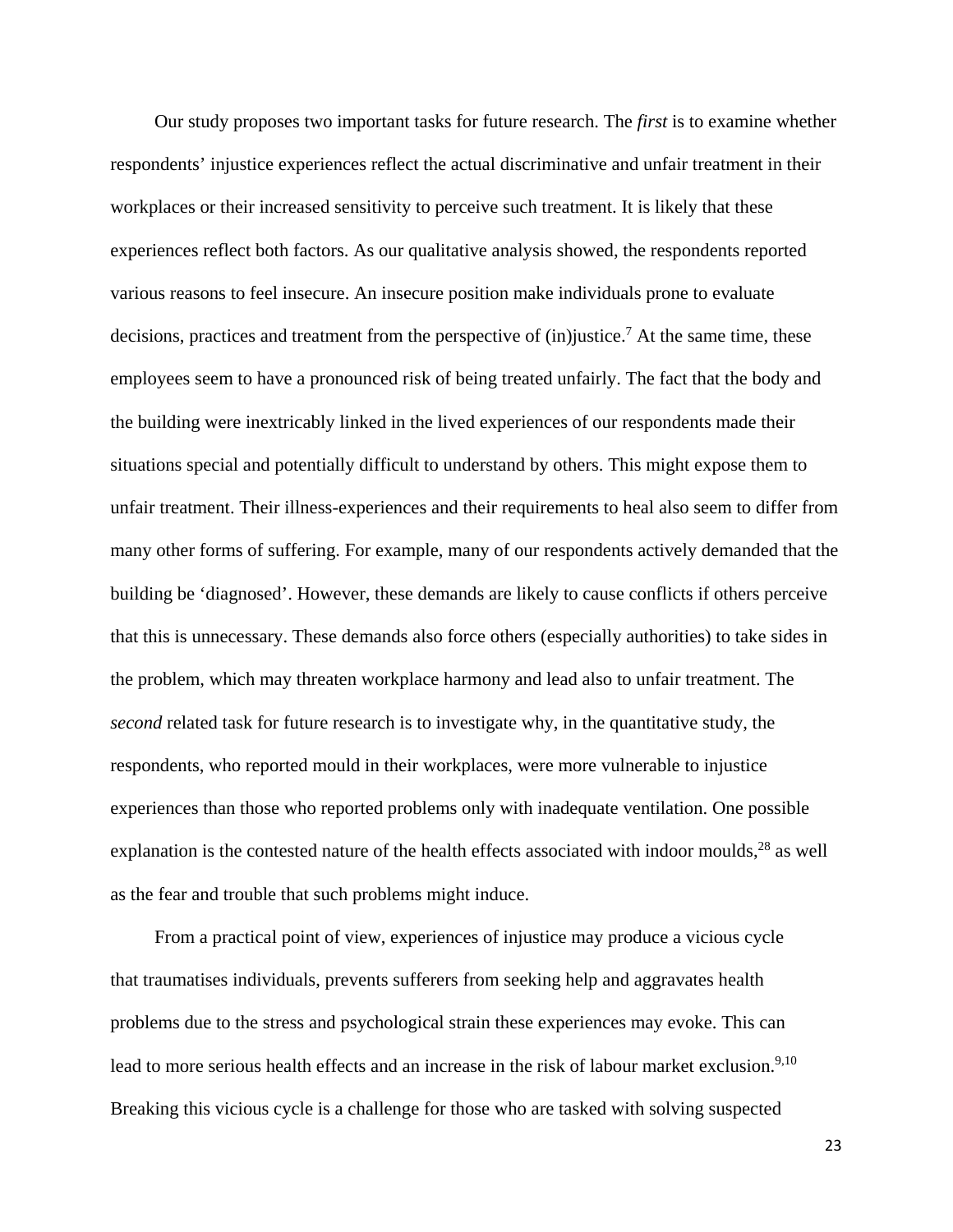or observed indoor air problems. Our data suggests that interpersonal conflicts should be prevented, as explained above, and inconsistencies in decisions and procedures should be avoided. As our analysis in Study 2 showed, many respondents experienced their situation as confusing due to inconsistent procedures and the decisions they had to face. For example, respondents reported that their illness attributions were validated by some health authorities and invalidated by others. Careful planning of conduct and decision-making processes, which take into account that people who feel threatened are especially prone to injustice experiences, is essential. A respectful, honest and open communication plays a central role during the inspection and building remediation process. In Study 1 the risk of experiencing injustice in receiving information was especially heightened among the respondents who reported harm from mould. Such experiences were also reported in Study 2. Training authorities in empathy when dealing with indoor air problems is also essential, as empathy is the key to overcoming dehumanisation.<sup>29</sup> Such training should also be targeted at authorities who are responsible for construction and maintenance of buildings.

This research has some limitations. The results of the quantitative study can be generalised to the Finnish working-aged population, but because the data was cross-sectional, we are unable to make statements about causality. Using also qualitative methods, we managed to go deeper into the injustice experiences than would have been possible with just a quantitative study. Given that suffering from building-related illness is a sensitive issue, our data collection method in the qualitative study can be considered appropriate. However, textual material has its limitations because our respondents were aware that their essays would be archived for future generations, which might have affected their content. Another limitation is that these respondents were mostly women in Study 2. The gender distribution may reflect the finding that women are more sensitive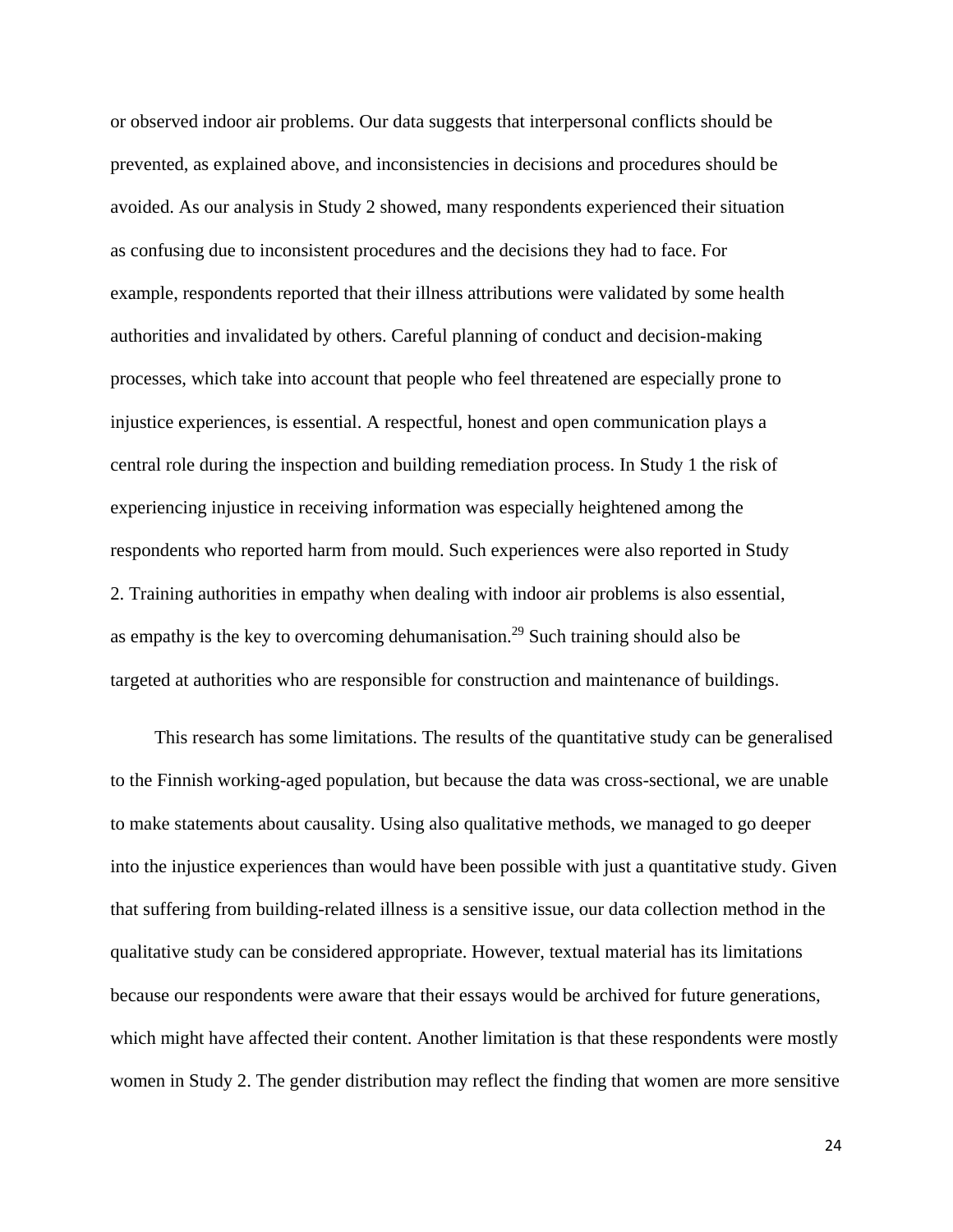to environmental exposures than men.<sup>30</sup> . For example Caress and Steinemann<sup>31</sup> report that women are more prone to suffer from multiple chemical sensitivity than men (72 % for women and 28 % for men). Thus, further research is needed with other kinds of samples and both qualitative and quantitative methods should be used. Qualitative methods are needed because they allow to better understand people's social experience and meaning-making related to indoor air problems than quantitative methods do.

To conclude, our study offers original insights into the kinds of injustice that are experienced by employees who perceive their indoor work environments to be harmful. It also points to the importance of establishing practices that are transparent and experienced as legitimate, as well as the avoidance of conflicts between parties when trying to solve suspected or observed indoor air problems at work.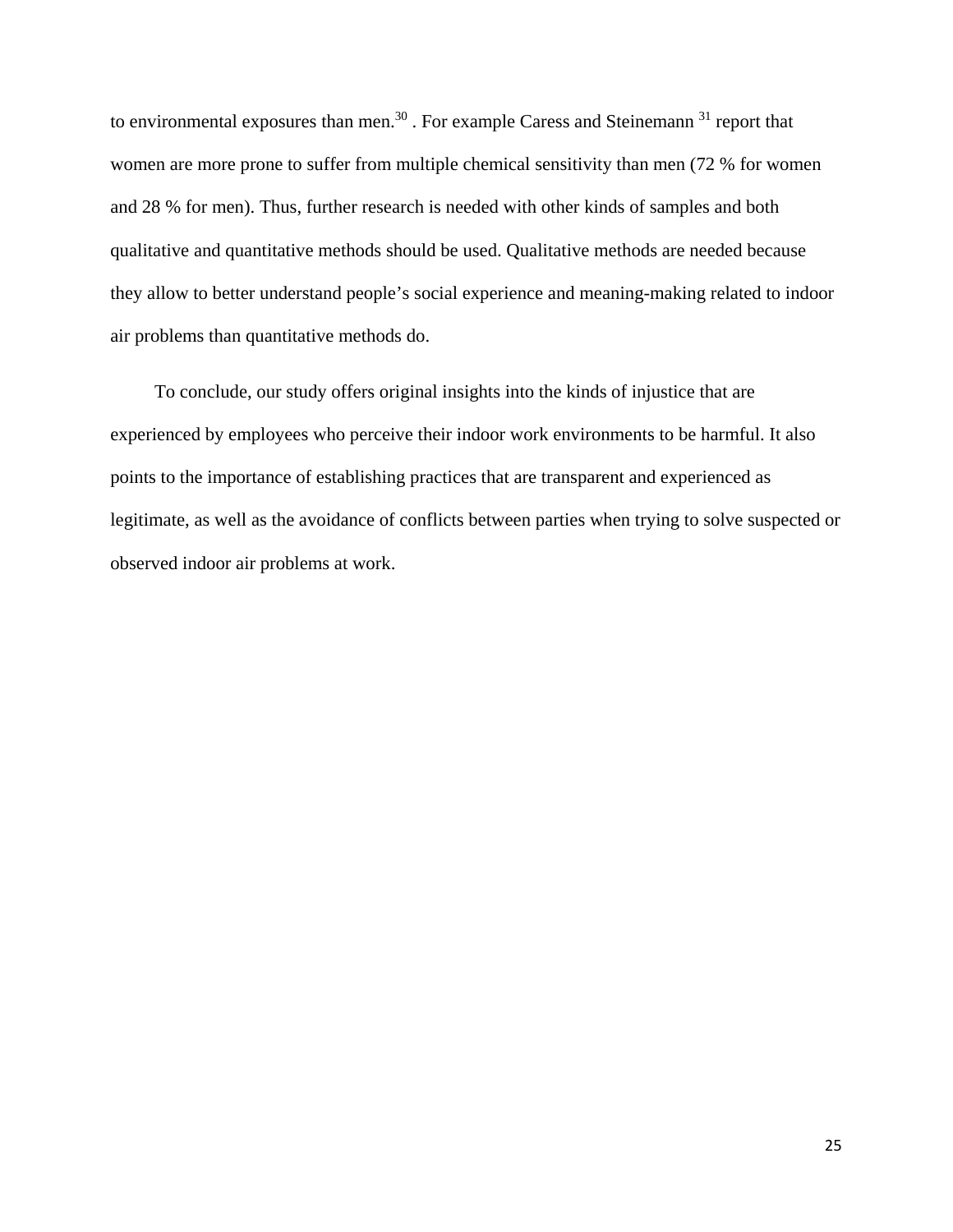#### **References**

1. NIOSH. Preventing occupational respiratory disease from exposures caused by dampness in office buildings, schools, and other nonindustrial buildings. DHHS (NIOSH) Publication No. 2013–102; 2012.

2. WHO. School environment: policies and current status. Copenhagen: WHO Regional Office for Europe; 2015.

3. Oksa P, Palo L, Saalo A, et al. *Ammattitaudit ja ammattitautiepäilyt 2013. Työperäisten sairauksien rekisteriin kirjatut uudet tapaukset* [Occupational diseases and suspected occupational diseases in 2013]. Helsinki: Työterveyslaitos; 2015.

4. Mendell MJ, Mirer AG, Cheung K, Tong M, Douwes J. Respiratory and allergic health effects of dampness, mold, and dampness-related agents: a review of the epidemiologic evidence. *Environ Health Persp*.

2011;119:748‐756.

5. Norbäck D. An update on sick building syndrome. *Curr Opin Allergy Clin Immunol*. 2009;9:55‐59.

6. Magnavita N. Work-related symptoms in indoor environments: a puzzling problem for the occupational physician. *Int Arch Occup Environ Health*. 2015;88:185‐196. 7. Lind EA, van den Bos K. When fairness works: toward a general theory of uncertainty management. *Res Organ Behav*. 2002;24:181‐223.

8. Nettleton S. 'I just want permission to be ill': towards a sociology of medically unexplained symptoms. *Soc Sci Med*. 2006;62: 1167‐1178.

9. Scott W, Trost Z, Milioto M, Sullivan MJL. Further validation of a measure of injury-related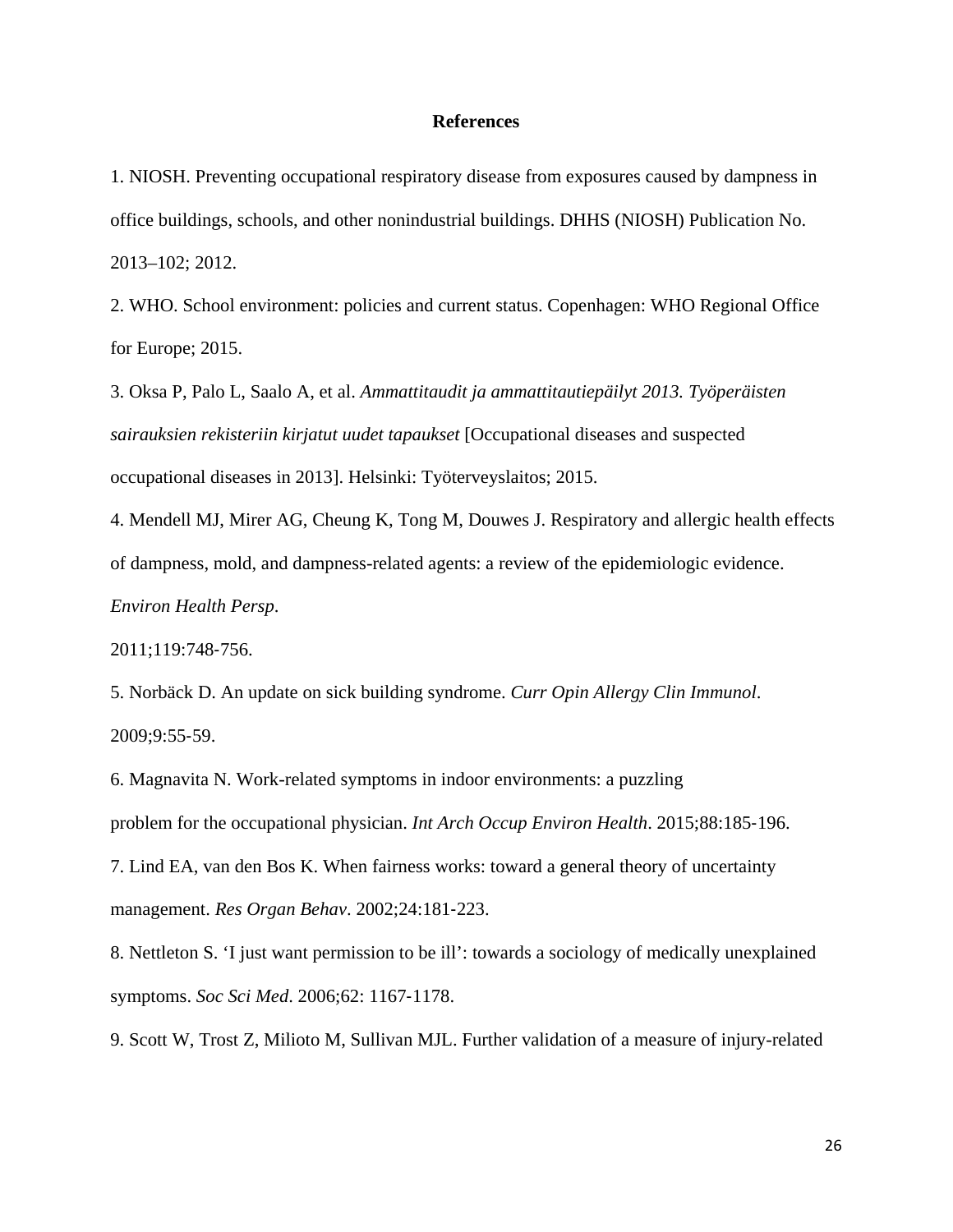injustice perceptions to identify risk for occupational disability: a prospective study of individuals with whiplash injury. *J Occup Rehabil*. 2013;23:557‐565.

10. Robbins JM, Ford MT, Tetrick LE. Perceived unfairness and employee health: a metaanalytic integration. *J Appl Psychol*. 2012;97: 235‐272.

11. Scott BA, Colquitt JA, Paddock EL. An actor-focused model of justice rule adherence and violation: the role of managerial motives and discretion. *J Appl Psychol*. 2009;94:756‐769.

12. Colquitt JA, Conlon DE, Wesson MJ, Porter CO, Ng KY. Justice at the millennium: a metaanalytic review of 25 years of organizational justice research. *J Appl Psychol*. 2001;86:425‐445.

13. Leventhal GS. The distribution of rewards and resources in groups and organizations. In: Berkowitz L, Walster E, eds. *Advances in Experimental Social Psychology*. New York: Academic Press; 1976: 9: 91‐131.

14. Leventhal GS. What should be done with equity theory? New approaches to the study of fairness in social relationships. In: Gergen K, Greenberg M, Willis R, eds. *Social Exchange: Advances in Theory and Research*. New York: Plenum Press; 1980:27‐55.

15. Chwalisz K, Shah SR, Hand KM. Facilitating rigorous qualitative research in rehabilitation psychology. *Rehabil Psychol*. 2008;53:387‐399.

16. Wynn P, Money A. Qualitative research and occupational medicine. *Occup Med*. 2009;59:138‐139.

17. Monden KR, Trost Z, Scott W, Bogart KR, Driver S. The unfairness of it all: exploring the role of injustice appraisals in rehabilitation outcomes. *Rehabil Psychol*. 2016;61:44‐53.

18. Lehto AM, Sutela H. *Three Decades of Working Conditions. Findings of Finnish Quality of Work Life Surveys 1977–2008*. Helsinki: Statistics Finland; 2009.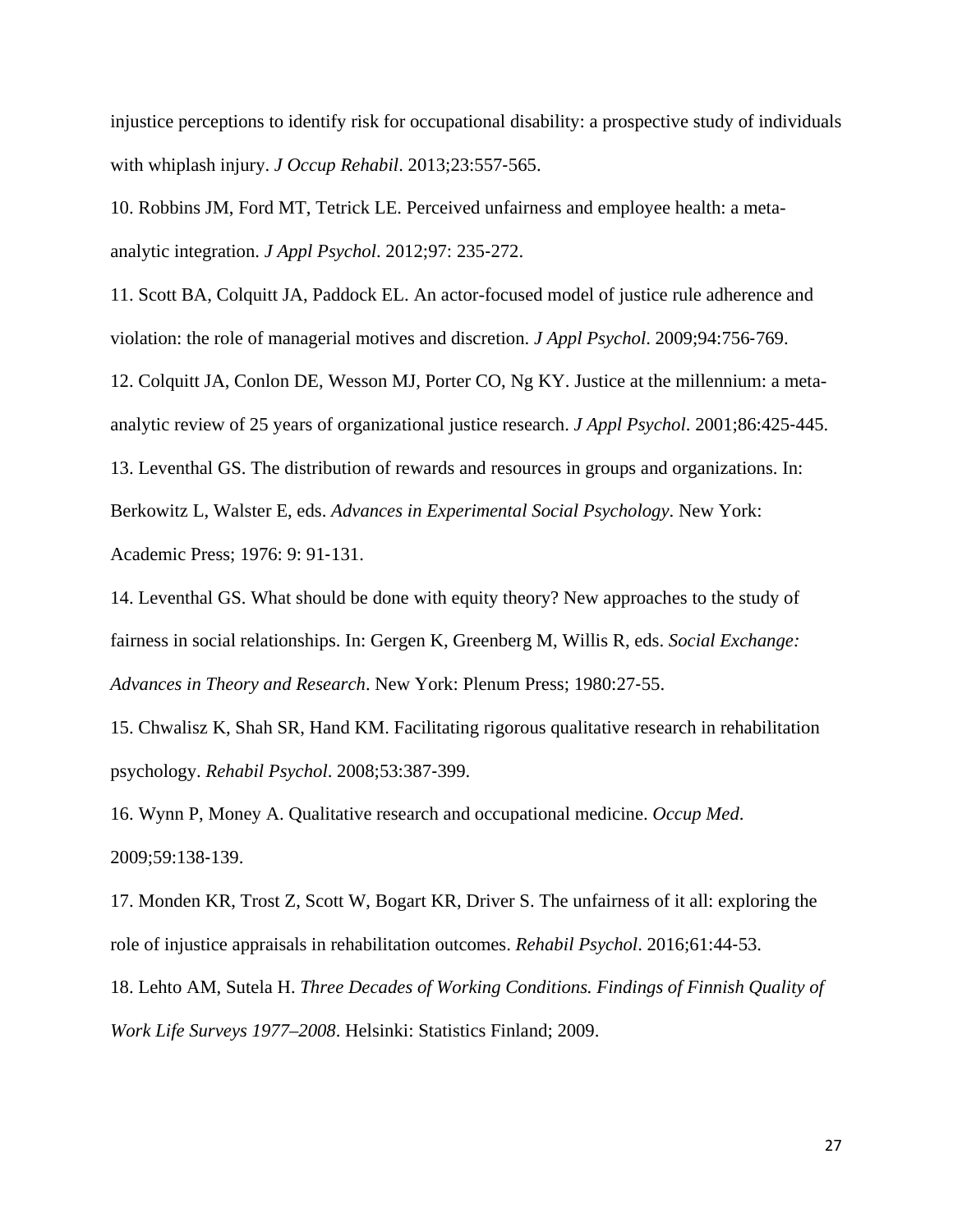19. Sutela H, Lehto AM. *Työolojen muutokset 1977-2013* [Changes in quality of work life 1977 - 2013]. Helsinki: Statistics Finland; 2014.

20. McKelvey RD, Zavoina W. A statistical model for the analysis of ordinal level dependent variables. *J Math Sociol*. 1975;4:103‐120.

21. Dumit J. Illnesses you have to fight to get: facts as forces in uncertain, emergent illnesses. *Soc Sci Med*. 2006;62:577‐590.

22. Oncel S, Ozer ZC, Yilmaz M. Living with asthma: an analysis of patients' perspectives. *J Asthma*. 2012;49:294‐302.

23. Hsieh HF, Shannon SE. Three approaches to qualitative content analysis.

*Qual Health Res*. 2005;15:1277‐1288.

24. Kondracki NL, Wellman NS, Amundson DR. Content analysis: review of methods and their applications in nutrition education. *J Nutr Educ Behav*. 2002;34:224‐230.

25. Braun V, Clarke V, Terry G. Thematic analysis. In: Rohleder P, Lyons A,

eds. *Qualitative Research in Clinical and Health Psychology*. Hampshire: Palgrave MacMillan; 2015: 95‐113.

26. Weiner B. *Judgments of Responsibility: A Foundation for a Theory of Social Conduct*. New York: Guilford Press; 1995.

27. Opotow S. Moral exclusion and injustice: an introduction. *J Soc Issues*. 1990;46:1‐20.

28. WHO. *Guidelines for Indoor Air Quality: Dampness and Mould*. Copenhagen: WHO Regional Office for Europe; 2009.

29. Halpern J, Weinstein HM. Rehumanizing the other: empathy and reconciliation. *Hum Rights Quart*. 2004;26:561‐583.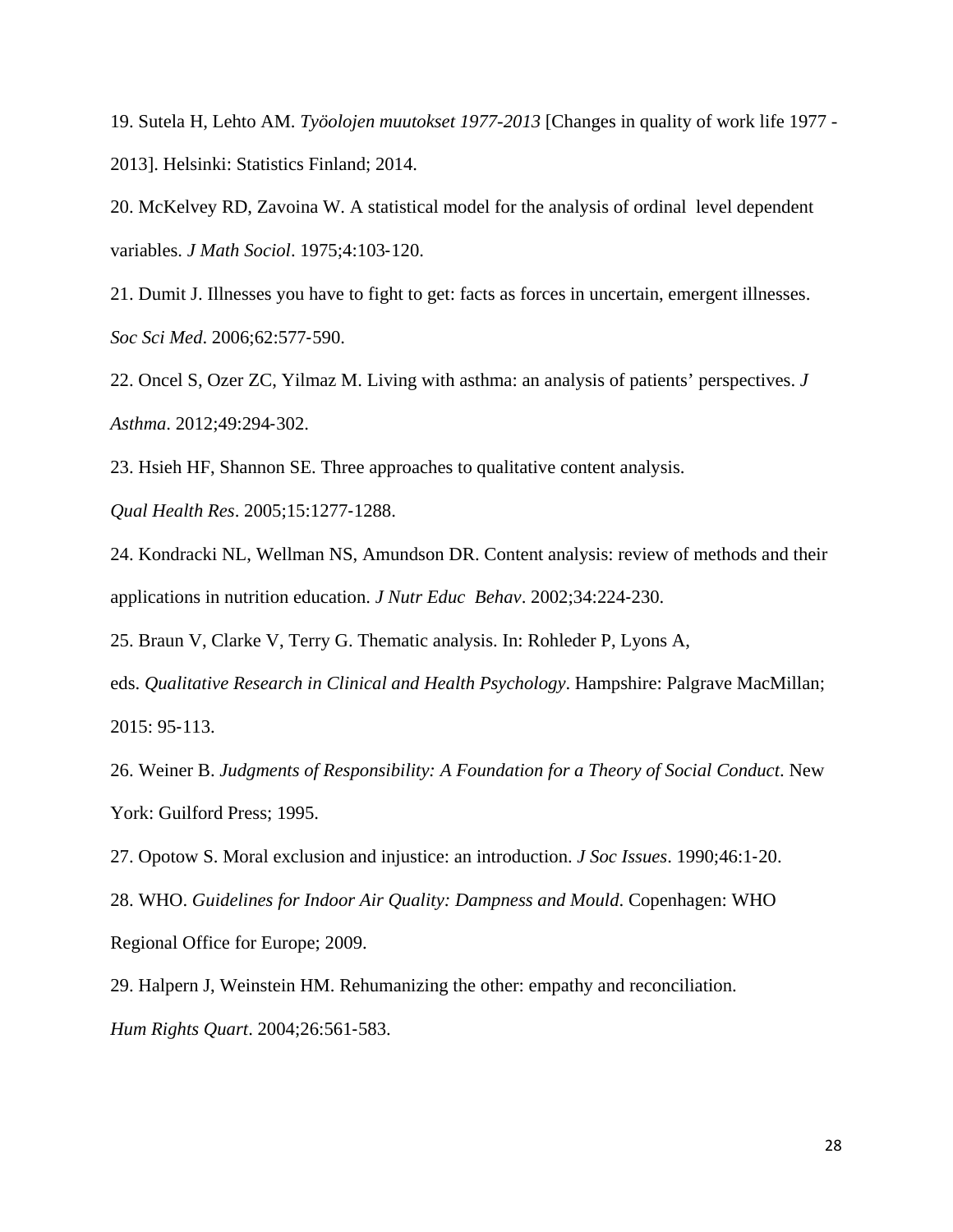30. Clougherty JE. A growing role for gender analysis in air pollution epidemiology. *Environ Health Persp*. 2010;118:167‐176.

31. Caress SM, Steinemann AC. Prevalence of multiple chemical sensitivities: a populationbased study in the southeastern United States. *Am J Public Health*. 2004;94:746‐747.

# Acknowledgements:

The study was funded by *The Research Foundation of the Pulmonary Diseases*.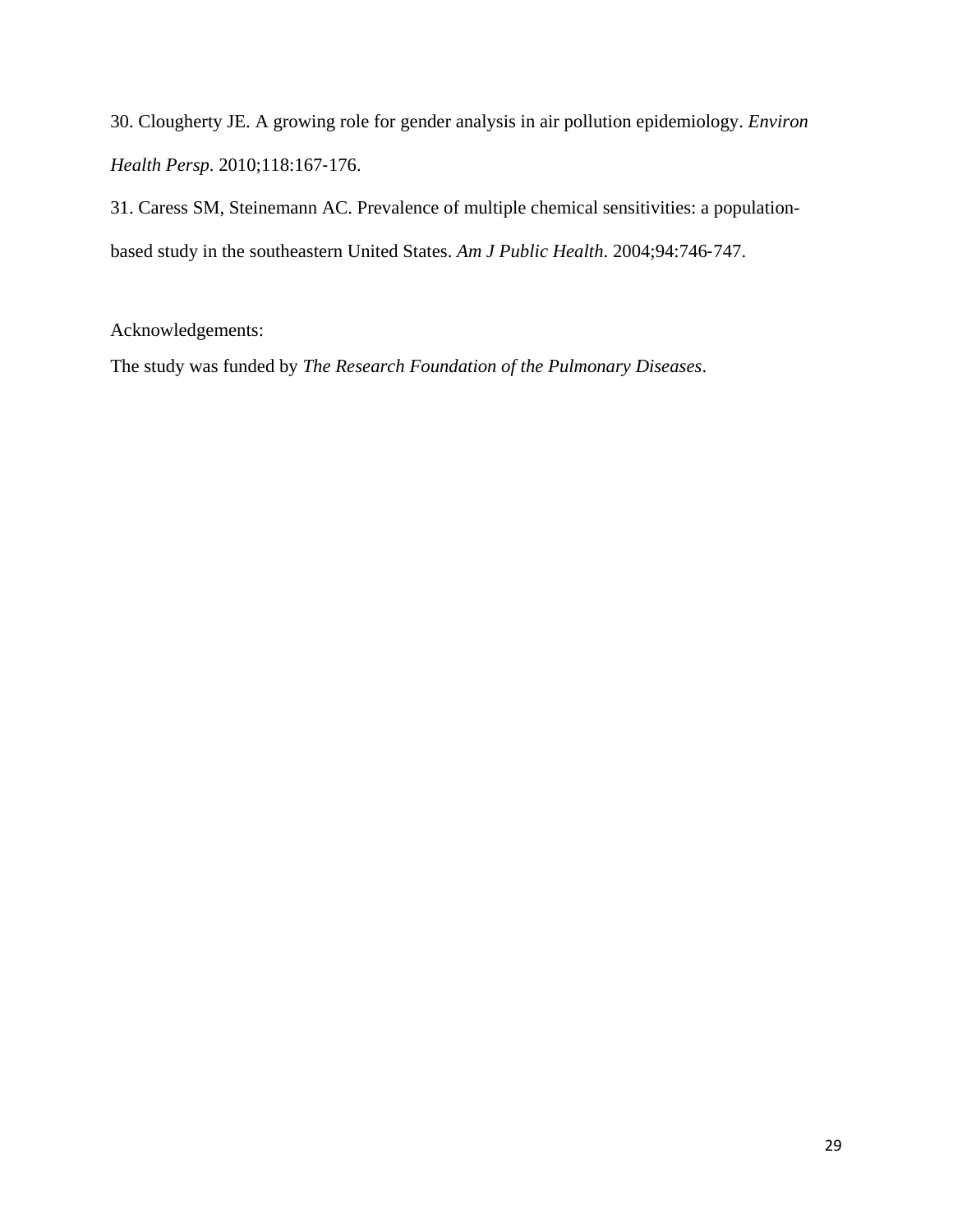# **Table 2**

|                            | Hiring or<br>appointment |       | Remuneration   |      | Gaining<br>appreciation |       | Career<br>advancement<br>opportunities |       | Distribution of<br>work or shifts |       | Access to<br>training |       | Receiving<br>information |      | Gaining<br>employment<br>fringe benefits |       | Attitudes of<br>co-workers or<br>superiors |       | Total |
|----------------------------|--------------------------|-------|----------------|------|-------------------------|-------|----------------------------------------|-------|-----------------------------------|-------|-----------------------|-------|--------------------------|------|------------------------------------------|-------|--------------------------------------------|-------|-------|
|                            |                          |       |                |      |                         |       |                                        |       |                                   |       |                       |       |                          |      |                                          |       |                                            |       |       |
|                            |                          |       |                |      |                         |       |                                        |       |                                   |       |                       |       |                          |      |                                          |       |                                            |       |       |
|                            | No                       | Yes   | N <sub>o</sub> | Yes  | No                      | Yes   | N <sub>0</sub>                         | Yes   | No                                | Yes   | N <sub>0</sub>        | Yes   | N <sub>0</sub>           | Yes  | N <sub>o</sub>                           | Yes   | N <sub>o</sub>                             | Yes   |       |
|                            | $N$ $(\%)$               | N(% ) | N(%            | N(%  | N(% )                   | N(% ) | N(% )                                  | N(% ) | $N(\%)$                           | N(% ) | N(% )                 | N(% ) | N(%                      | N(%  | $N(\%)$                                  | N(% ) | N(%                                        | N(% ) | (%)   |
| No harm                    | 2808                     | 109   | 2631           | 265  | 2578                    | 331   | 2723                                   | 185   | 2701                              | 215   | 2720                  | 196   | 2518                     | 395  | 2779                                     | 133   | 2546                                       | 366   |       |
|                            | (96)                     | (4)   | (91)           | (9)  | (89)                    | (11)  | (94)                                   | (6)   | (93)                              | (7)   | (93)                  | (7)   | (86)                     | (14) | (95)                                     | (5)   | (87)                                       | (13)  | (100) |
| Harm only from ventilation | 1101                     | 74    | 1013           | 153  | 967                     | 207   | 1065                                   | 107   | 1033                              | 143   | 1078                  | 95    | 936                      | 240  | 1113                                     | 63    | 949                                        | 224   |       |
|                            | (94)                     | (6)   | (87)           | (13) | (82)                    | (18)  | (91)                                   | (9)   | (88)                              | (12)  | (92)                  | (8)   | (80)                     | (20) | (95)                                     | (5)   | (81)                                       | (19)  | (100) |
| Harm from mould            | 493                      | 36    | 448            | 80   | 422                     | 105   | 468                                    | 59    | 442                               | 87    | 461                   | 68    | 393                      | 136  | 479                                      | 49    | 393                                        | 136   |       |
|                            | (93)                     | (7)   | (85)           | (15) | (80)                    | (20)  | (89)                                   | (11)  | (84)                              | (16)  | (87)                  | (13)  | (74)                     | (26) | (91)                                     | (9)   | (74)                                       | (26)  | (100) |
|                            |                          |       |                |      |                         |       |                                        |       |                                   |       |                       |       |                          |      |                                          |       |                                            |       |       |

**Table 2.** Cross tabulation of subjective injustice experiences with IE-harm. All the association are significant at  $p < 0.001$  ( $\chi^2$ ).